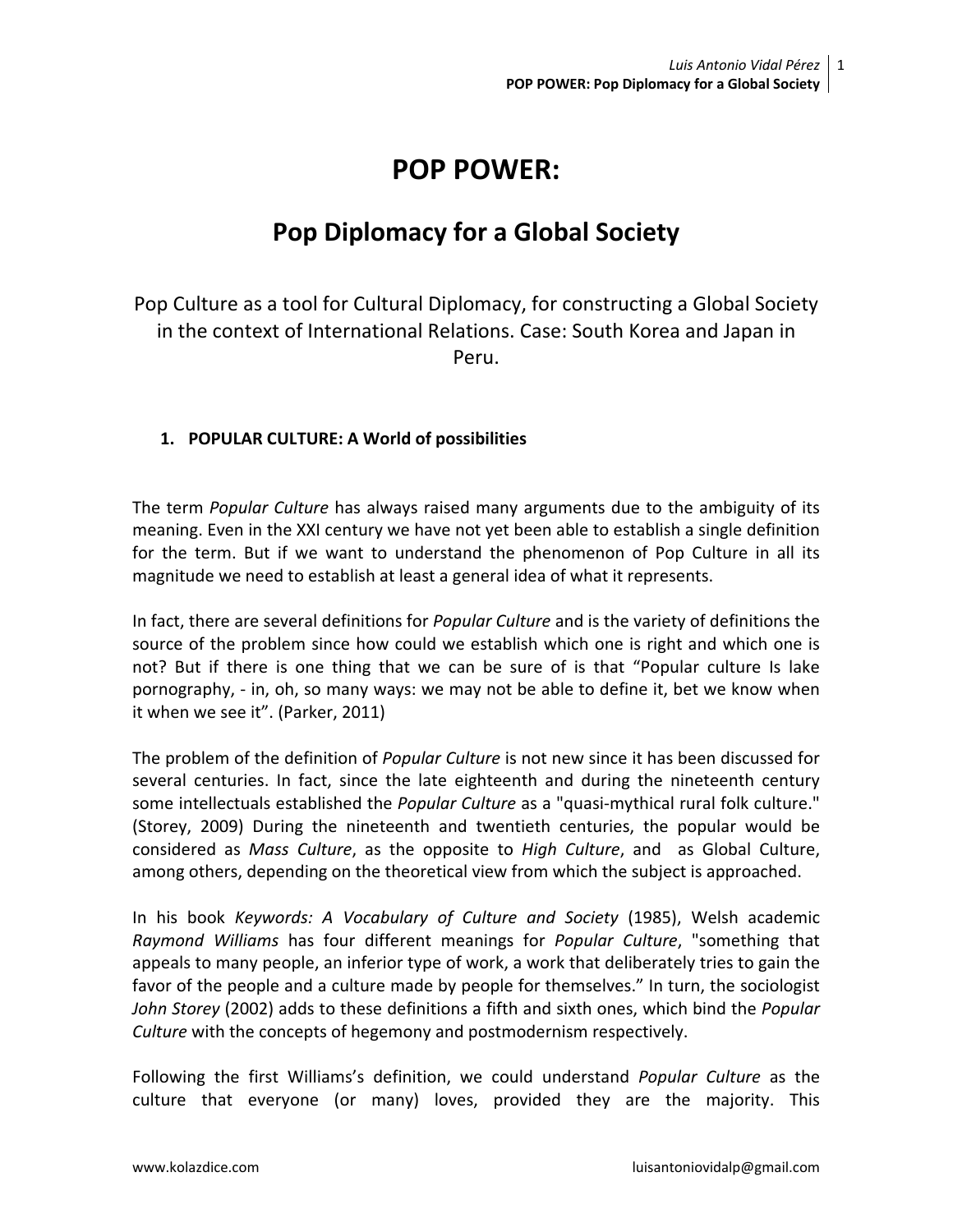conceptualization may seem enough at first glance but leads to a new problem since there are so many things that could appeal to a large audience that the definition becomes too broad and vague. It would be necessary to create a ranking system that allows us to establish how many supporters something requires to be considered popular. That's not practical.

In fact, the difference between *Popular Culture* and *Mass Culture* is often so tenuous that are often confused: "what is popular is related to massiveness or massive crowds. What's massive is not opposed to popular culture, nor is an 'absorber' of it, but the place in which what's popular is interpellated." (Lobeto, 2009) As such, the massiveness should be understood not as an obstacle but as a platform for the dissemination and interpretation of what's popular.

However, the escalation of *Popular Culture* to *Mass Culture* level involves certain risks. The largest of them, confusing the concepts, leads to what is legitimately popular to be moved against the mass product, created by an industry that is due solely to market trends, "the great cultural industry, and therefore its consumer products, are something supposedly 'popular', against other creative endeavors spontaneously produced outside the industry, which supposedly would be seen as 'elitist' or, worse, as the 'real' consumer products conceived under strategies of 'commercial positioning.' "(Pérez, 2010)

For *Storey*, by defining first *High Culture* we could afford to make a distinction, defining *Popular Culture* as everything that's left after deciding what is *High Culture*. But, as he says, the differentiation between the two of them is not clear enough. For several authors, the main difference between them is also a difference between social classes: *High Culture* is linked to the gentry, while *Popular Culture* is related to the lower class and therefore is inferior. However, this difference crumbles in the light of reality since in social life's development there is a constant exchange between the two types of culture and what could be considered a work of *High Culture* can become popular and no longer exclusive, since social classes are not static.

*Popular Culture* is also defined as *Mass Culture* by several authors due to their close relationship with mass media, making it into "inevitably commercial" and is consumed with an "alienated and alienating passivity". (Storey, 2002) Still, there are plenty of cases where despite lots of publicity many cultural products that fit the description of *massive* fail.

*Williams* also discusses a fourth definition where *Popular Culture* is the one that comes from the people: "When used in this way, the 'Popular Culture' functions as a rough equivalent of the fourteenth century concept of folk culture." (Bennett, 1986) The problem, as with other definitions, is the difficulty for establishing who are *the people* and what features they must have to be considered as such; as well as the commercial aspect that inevitably surrounds *Popular Culture*.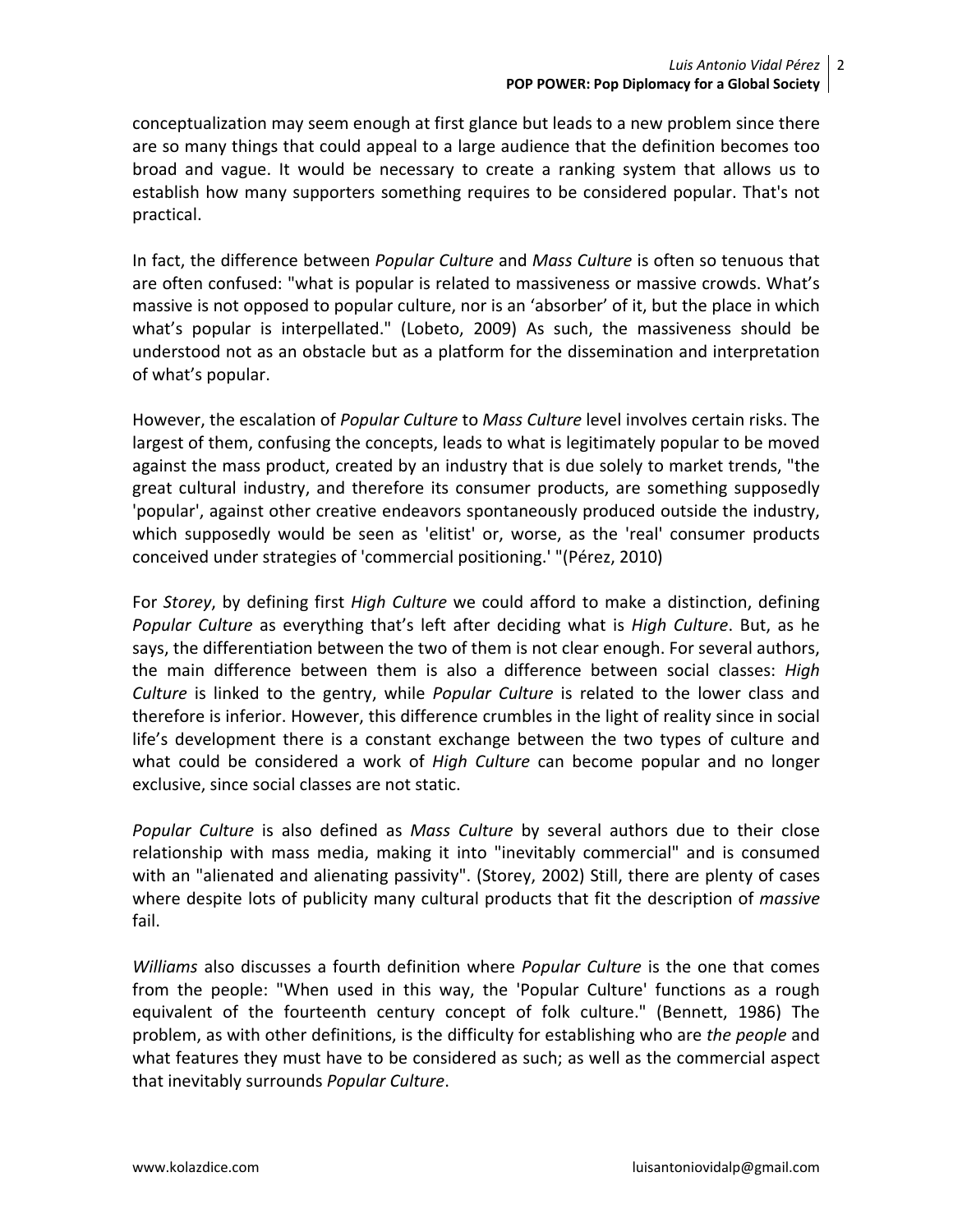A fifth definition given by *Storey*, gathers the ideas of political analyst *Antonio Gramsci* on hegemony<sup>[1](#page-2-0)</sup>, where *Popular Culture* is "a site of struggle between the 'resistance' of subordinate groups in society and the forces of 'incorporation' that operate in the interests of dominant groups." (2002)

For sociology, says sociologist *Ashley Crossman* (2011), there are two opposed positions on *Popular Culture* related to *gramscian* definition of *Storey*: On one hand, a first approach considers the *Popular Culture* as a tool of the elites (who tend to keep control on mass media) to keep under control the masses, "making them passive and easy to control." The second approach considers that far from being a weapon of domination, *Popular Culture* is a "vehicle for rebellion against the culture of the dominant groups."

Moreover, the academic *John Fiske* argues that *Popular Culture* "is what people do from the products of the culture industries: mass culture is the repertoire, popular culture is what people make in an active form, what really make the consumer goods and consumables consuming practices." (Fiske quoted by Storey, 2002)

The sixth definition of *Popular Culture* refers to the postmodern conception of the term. The difference between High Culture and that one disappears, because as *Storey* states "for some is a reason to celebrate the end of an arbitrary distinctions built on cultural elitism; for others, it is a reason to despair for the final victory of trade over culture." (2002) The dichotomy is now composed of what's authentic (understood as culture) and what's commercial.

Amidst all these definitions the unusual statement of the sociologist *Tony Bennett* in his book *Popular Culture: a Teaching Object* (1980) falls upon us like a bucket of cold water: "The concept of popular culture is virtually useless, a pot of confused and contradictory meanings able to divert the investigation to an unknown number of dead ends." Although it sounds crazy *Bennett* is not wrong, since in two centuries of social sciences we have not been able to reach an agreement on this concept.

But even if it seems impossible to define *Popular Culture*, we might say that it has all the features mentioned above giving us an idea of what we mean when using the term. Since this is usually as relative as everything about the human being, the fact of defining and diagramming it with certainty seems very complex but no less important.

Although we have not yet been able to establish a precise definition, what we know so far about the nature of *Popular Culture* is enough to get us into its current size, i.e., the *Contemporary Popular Culture*, known as *Pop Culture*.

<span id="page-2-0"></span> $1$  For Gramsci, the ruling classes manage to impose on the dominated, not by the use of repressive state apparatus, but by the cultural hegemony supported in education, religion and mass media.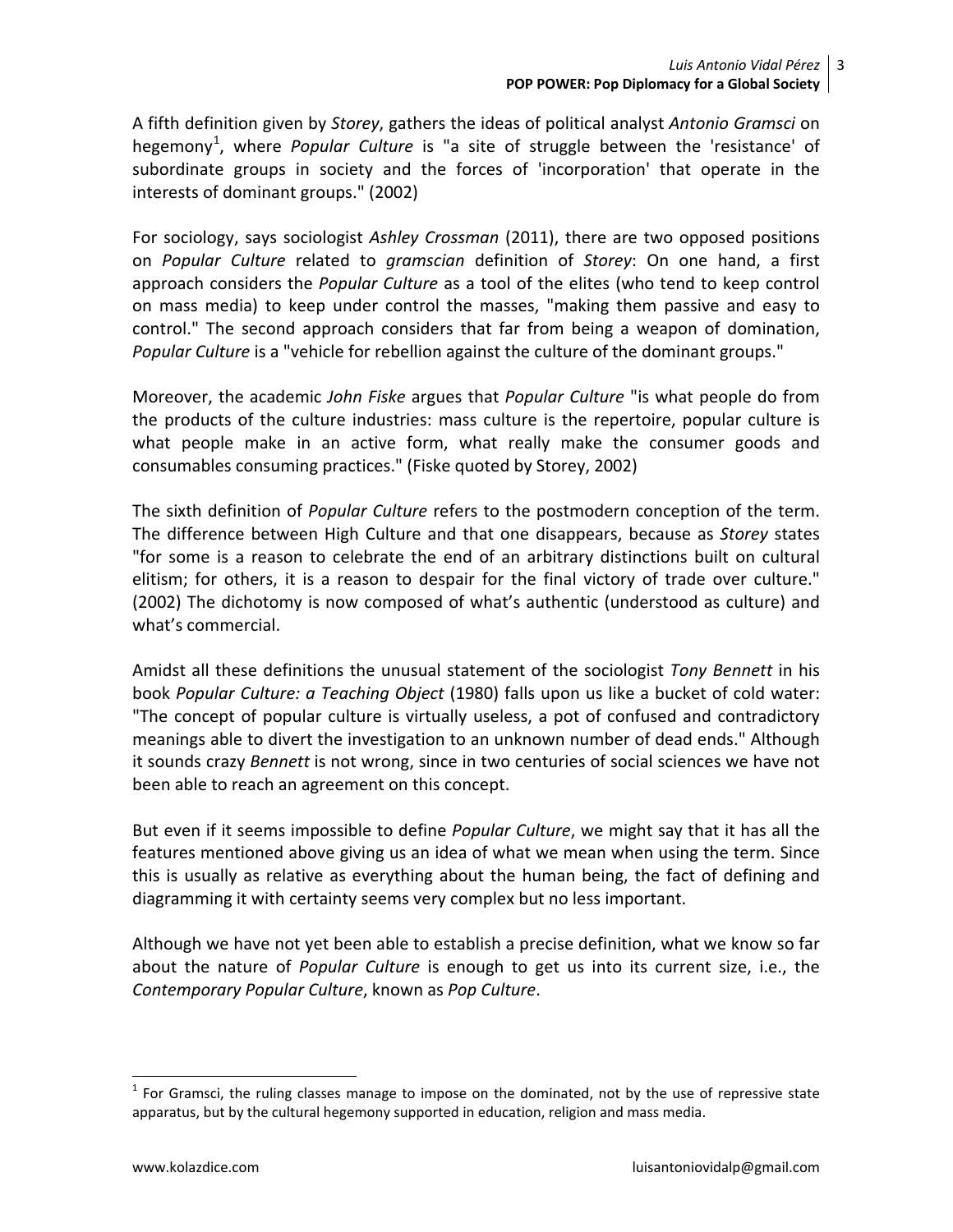#### **2. POP CULTURE IN ASIA**

#### **2.1. JAPANESE POP CULTURE: The magical world of Anime**

Unlike many contemporary cultures of the modern world, the *Japanese Pop Culture* is one of the few that has been able to best incorporate modernity, to the point of achieving the forefront in many fields, without losing its essence and traditions: "One of the most interesting aspects of Japanese society and culture today is the whole area of popular culture. That really means youth culture. Thus, young people are in the center of some of the lively developments in Japan today. "(Hardacre, 2002)

*Japanese Pop Culture*, heavily influenced by Western culture (especially the American) has several ways of manifesting itself: movies, music, manga<sup>[2](#page-3-0)</sup>, television, fashion and of course the anime<sup>[3](#page-3-1)</sup>. Perhaps these, *anime* and *manga* are the most influential when it comes to *Pop Culture*, not only in Japan but also in the image the world has of that country. Thus, these cultural products are strongly associated with the idea we have in western civilization about Japan and the *Japanese way of live*.

Although there is no doubt of the impact of *Japanese Pop Culture* in the world nowadays, this phenomenon is relatively recent since its popularity triggered from the early 90's, the same decade when internet started to become massive. This was decisive: "Japanese popular culture not only has continued to evolve and flourish at home, but has also attracted a large number of stray followers abroad, giving Japan a new cultural impact on the world that complements its already established economic impact ". (Craig, 2000)

Even if the Japanese economy declined due to the economic crisis experienced late last century, the entertainment industry, strongly linked to Pop Culture and perhaps its main supporter, has managed to not only stay afloat but far exceed expectations. For example, in 2012 Japan became the largest music market in the world, leaving the U.S. relegated to second place. This is due largely to Japanese pop music and pop bands<sup>[4](#page-3-2)</sup>. This great achievement is no accident but the result of a process that took several decades.

We could say that the genesis of Japanese Pop Culture as we know it came after World War II, when Japan began the process of rebuilding and industrialization. It wasn't until the early 80's when *manga* and *anime*, mostly consumed locally, would achieve relevance outside the archipelago until next decade's explosion.

<span id="page-3-2"></span>

<span id="page-3-1"></span><span id="page-3-0"></span><sup>&</sup>lt;sup>2</sup> *Manga* is the japanese comic.<br><sup>3</sup> *Anime* is the japanese animation.<br><sup>4</sup> According to the anual report from the International Federation of Phonographic Industry (IFPI), in 2012 Japan sold over 4.280 million dollars in CDs, DVDs and digital downloads, while USA only got to 4.130 million dollars.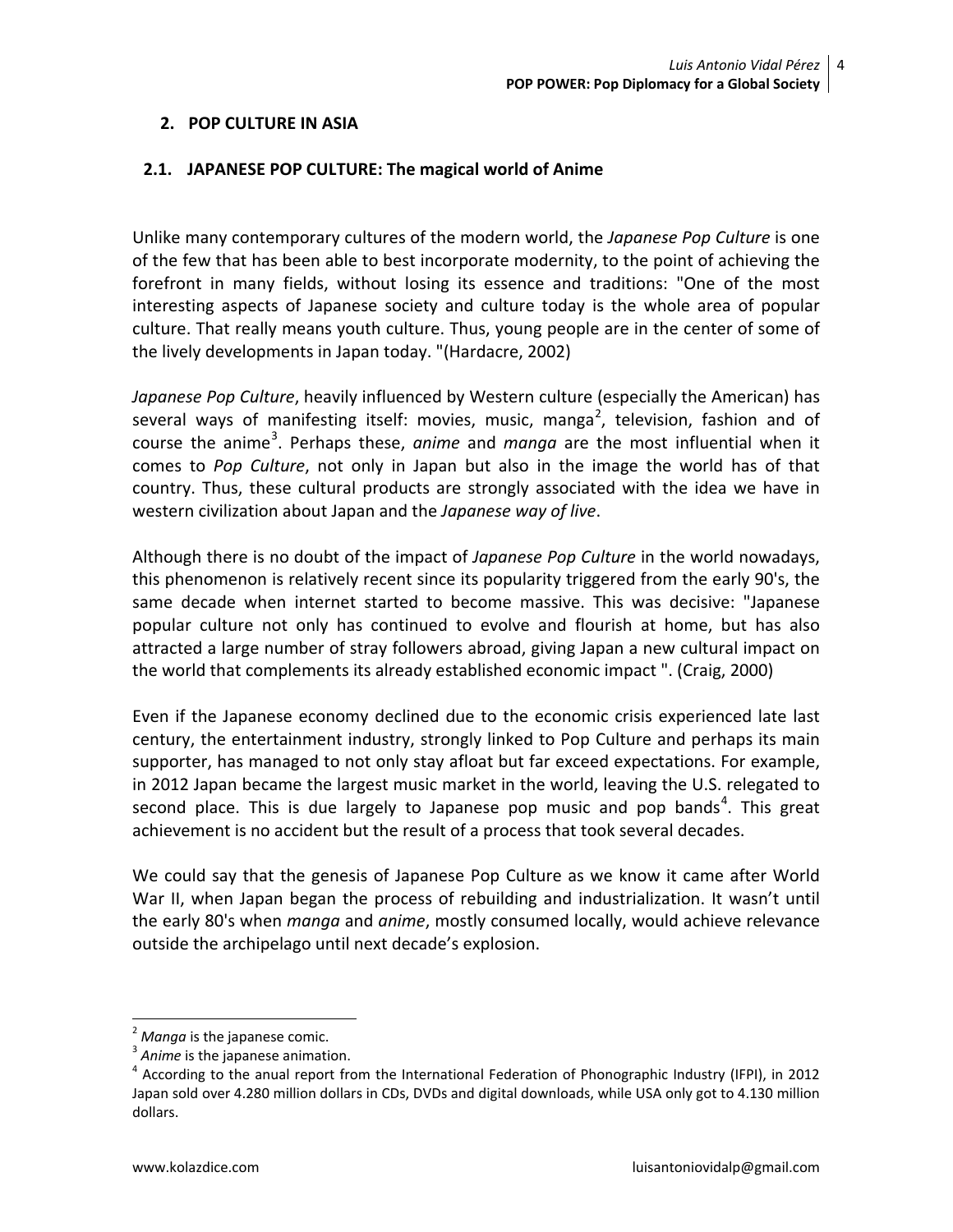Although *Japanese Pop Culture* have had a strong Western influence, both *anime* and *manga* have achieved a very characteristic authenticity that attracts millions around the world and have even become raw material for other cultural events such as fashion and *cosplay*[5](#page-4-0) . Even though *manga* is considered the basis of *anime* for marking the parameters of style and aesthetic design to be followed by animation, this one is way more successful on a global scale.

The first Japanese animations are from the early twentieth century, being *Katsudō Shashin* (1907), of unknown authorship, the first animated short film (only lasts 4 seconds) done in that country. During that time and even before World War II ended, several works as *The Monkey and the Crab* (1917) of *Seitaro Kitayama*, were made even in difficult circumstances due to the pressures exerted on animation companies by the government leaders: "During the Japanese fascist stage prior to world War II, the entertainers were heavily censored and often restricted to only produce propaganda or simply were not allowed to work." (Poitras, 2001)

Still some great animation works got made, like *Momotarō: Umi no Shinpei* (Momotaro: God of waves) from 1944, the first animated feature film which included voices and sound but propagandistic content that made clear reference to the attack on Pearl Harbor and Japanese air and sea military campaigns. After the war and the economy's collapse, the a*nime* production decreased to near extinction and *manga* gained popularity since was cheaper and easier to get.

Throughout this stage, the *anime* had a very similar to *Disney* productions. This changed when artists like the late cartoonist and animator *Osamu Tezuka*, known as *the god of manga*, managed to develop a unique style. Forced largely by low budgets, they managed to make their own productions. *Tezuka* would create great classics of the genre as the popular *Astro Boy* and *The Princess Knight* in early 50's. His work is probably the main reference of anime as is now known: "Once Tezuka started doing animation and established the qualities that have stated their success - long story lines, cinematic storytelling - Japanese demand for more animation never waned." (Brenner, 2007)

But it was not until the early 70's that after a severe economic crisis, the animation industry arise with the emergence of new production houses that expanded the thematic coverage of *anime* and animation styles, making a big difference with Western animation: "Japanese animation is among the best in the world, more sophisticated." (Hardacre and Bestor, 2002)

During the 80's, the *anime* began to be exported to the West but remained within the underground scenes of America and Europe. However, its popularity increased with the release of some of the most popular *anime* series of all time like *Candy Candy*, *Marco* or

<span id="page-4-0"></span> <sup>5</sup> *Cosplay* is the short for *Costume Play*, is a hobby in which participants wear [costumes](http://en.wikipedia.org/wiki/Costume) and [fashion](http://en.wikipedia.org/wiki/Fashion_accessory)  [accessories](http://en.wikipedia.org/wiki/Fashion_accessory) to represent a specific [character](http://en.wikipedia.org/wiki/Character_(arts)) or idea that is usually identified with a [unique name.](http://en.wikipedia.org/wiki/Proper_name)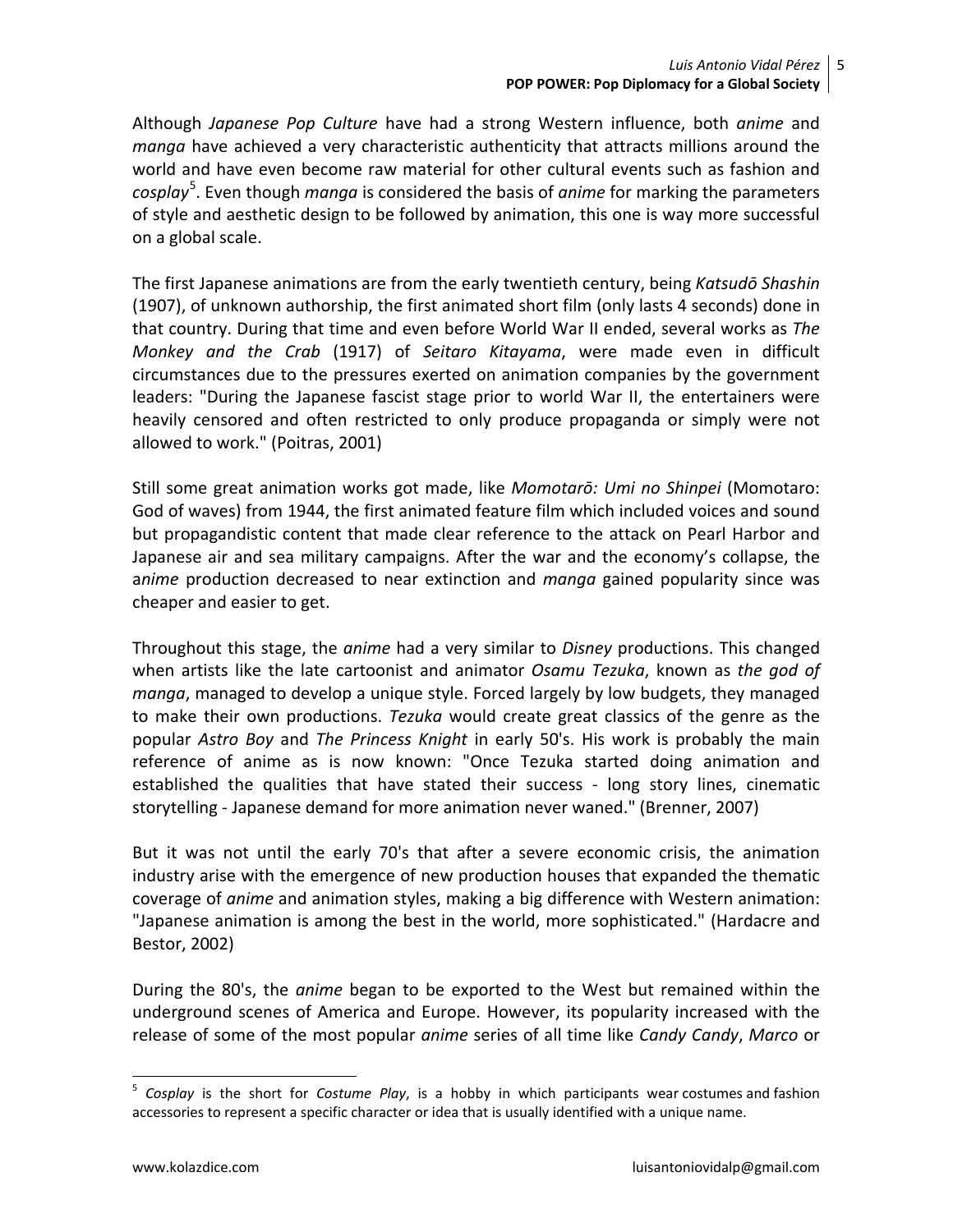*Robotech*. Interestingly, many of these series were not identified as Japanese in the West and the widespread belief was that these were made for young audiences since they were cartoons.

At the end of that decade and during the 90's, the greatest works of Japanese animation like *Dragon Ball Z*, *Saint Seiya* or *Pokémon* became popular around the world. But were films like *Akira* or *Ghost in the Shell*, and series like *Neon Genesis Evangelion* or *Cowboy Bebop* which radically changed the perception of the gender. Not only was the original visual and aesthetic proposal but also the wide range of issues that could be addressed within an *anime* that captivated hundreds of fans in the West. Like *manga*, *anime* could include topics for both children and adults.

In the last decade, Internet has allowed the mass exponential growth of the *anime* industry. Unlike in the past century, fans of the genre known as *otaku[6](#page-5-0)* , don't depend on local television transmitting their favorite shows or any company obtaining the distribution licenses for the production of DVDs. Internet allows anyone to access almost immediately to their favorite series, although it is true that piracy has damaged the industry in a very severe way.

In the diffusion process of *anime*, fans play a fundamental role. For the most purists of the genre or those unwilling to wait for a dubbed version of their favorite series to be published, there is the *fansub*, consisting of *anime* series subtitled by fans and for fans. Currently there are several *anime* broadcast networks through internet that receive thousands of hits a day and have large catalogs available for free, as we'll discussed later on.

Whether through major events and conventions or its uptake and dissemination through internet; *anime* has managed to bring thousands of foreign fans on everything related to it, like *manga* or *cosplay*, and also what lies behind it, like *Japanese Pop Culture* and even language.

## **2.1.1. JAPANESE POP CULTURE IN PERU: Anime and the Otaku Community**

In Peru, *anime* had an unexpected success since its arrival to local television at the end of the 60's with classics like *Tezuka*'s *Astro Boy* or *The Man of Steel*. Even if initially those series weren't identified as *anime* by the general audience, but simply as animated series.

The genre continued to gain popularity little by little throughout the 70's until the release of *Marco* in 1979. The story of the little Italian boy crossing the Atlantic in search of his

<span id="page-5-0"></span> <sup>6</sup> The term *Otaku* is used in Japan to describe a person obsessed with a particular hobby. In the west the term is used to identify the fans of Japanese Pop Culture which includes *anime*, *manga* and *cosplay*.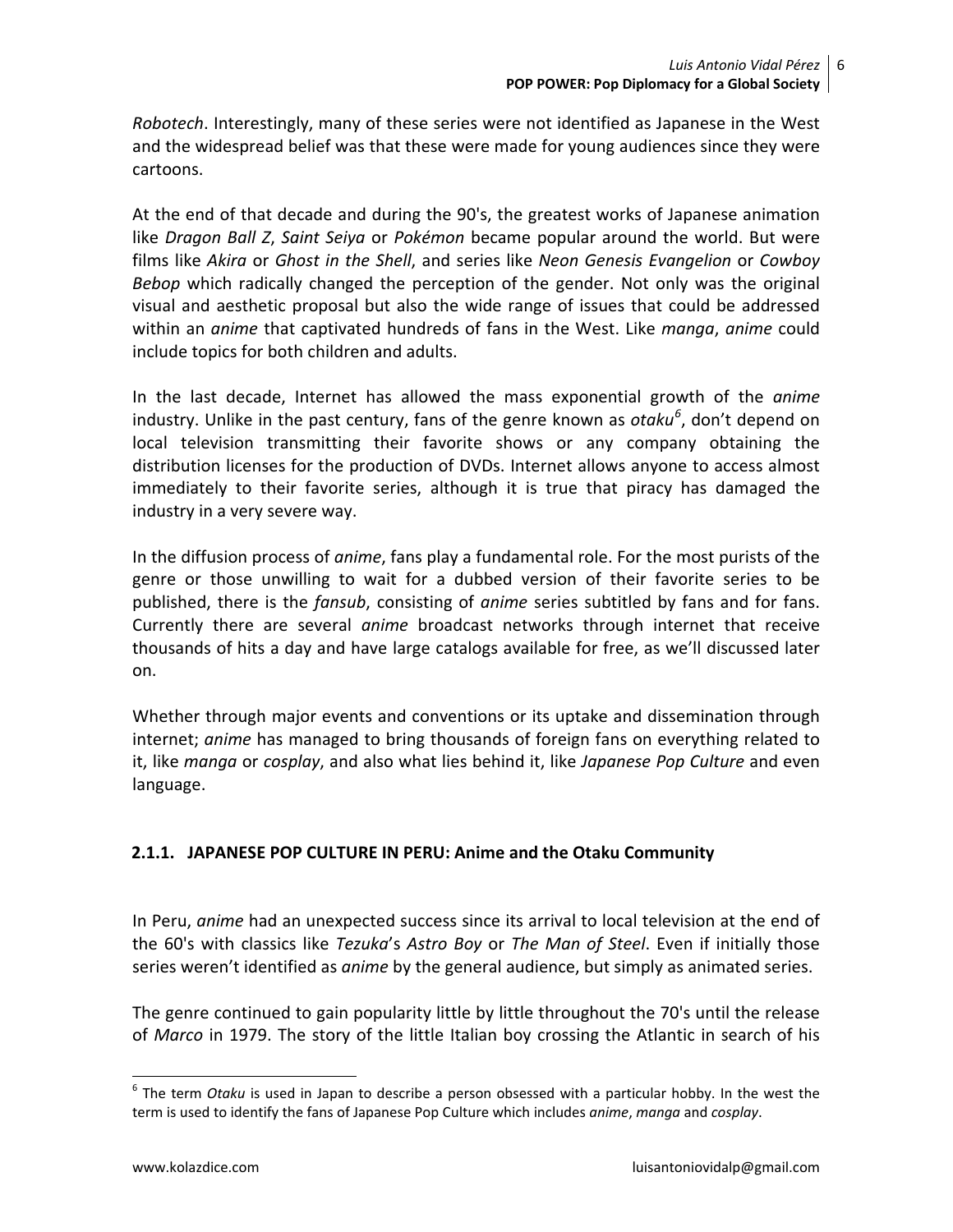mother captivated the audience achieving high ratings and becoming an instant classic. So would *Heidi* and *Candy*.

Over the next decade the country was facing a tough political crisis and the violence of a civil war. The animated series were a good way for children and teenagers at the time to escape reality. In those days, *animes* whose protagonists were giant robots like *Robotech El Vengador* and *Mazinger Z* stood out. Yet, these series which enjoyed so much success among young audiences were still not recognized as Japanese products, "It is interesting to note that in this decade Kung Fu movies became also popular. Due to the similarity of Chinese kanji with the kanji of Japanese Animes the Peruvian audience considered that both productions came from China." (MRTE, 2012)

During the 90's, the situation of *anime* in Peru changed dramatically. The Fandom was still growing slowly but that would all take a whole new dimension with the release of several titles that would achieve a great success here and in the rest of the world. The first of these, *Captain Tsubasa* o *Los Supercampeones*, as it was known in Latin America. This *anime* about the adventures of a kid *Oliver Atom* on its way to become the best soccer player in the world was a delight for thousands of kids who, like *Oliver*, loved the sport.

Later on, would make their debut in Peruvian television series like *Los Caballeros del Zodiaco* (Saint Seiya), with a slightly more complex argument involving many aspects of Greek mythology and heavy action scenes way stronger than what was expected to see in an animated series. Its success was such that, with several years of delay, a film was premiered in some movie theaters in Lima. In fact, that was the first time in a movie theater for the author of this book.

But nothing described above would achieve what *Dragon Ball* did at the time. This *anime* was released back in 1996 with an unprecedented success. Yet, it wasn't until the release of its sequel *Dragon Ball Z* that the fever would break.

The series that mixed adventure, fantasy and action, was initially aired during the afternoons. As it achieved its peak of popularity was moved to the mornings. Although it may sound like an irrelevant fact, this speaks volumes about the impact it had on that generation. In those days, when the bell rang for recess, for those who had the misfortune to study in the mornings, it was a matter of life and death to go as soon as possible to the nearest TV, if there was any around, to see even just a few minutes of that day's episode. All in all, *Dragon Ball Z* reached rating levels far unsurpassed by any other animated series to this day. And this largely explains the expectation that unleashed the announcement of a new film based on that title in early 2013. Anything with the characters of the series on the cover sold like hotcakes and gradually all that was behind the phenomenon would discovered.

Other titles like *Sailor Moon*, *Samurai X* or *Las Guerreras Mágicas* (*Magic Night Rayearth*) helped cement the genre's popularity throughout the country: now fans knew those were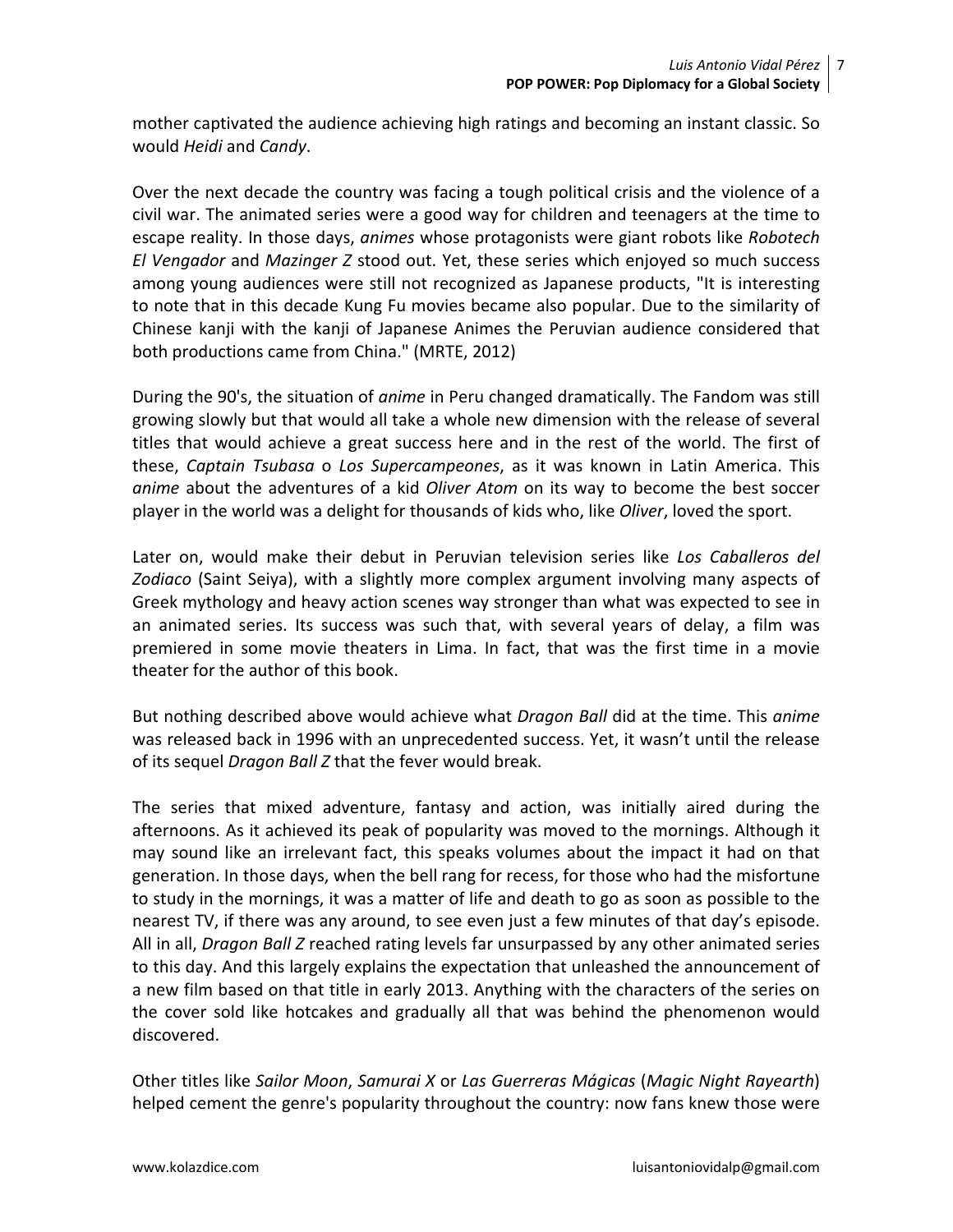animated series from Japan and were unlike any other. Their audience would include people of all ages and the expectation each new episode of those generated was enough to paralyze all the classrooms throughout Peru.

In those days, in April 1997, *Sugoi magazine* was release, the first publication in Peru dedicated entirely to *manga* and *anime*. It was the *Antezana* brothers, the magazine editors, who organized the first meetings for fans where the most recent episodes of *anime* that were not released in local television were screened. These meetings would be followed by the first theme parties and even a briefly aired television show, *TV Sugoi*. When television fell short with new *anime* series, *Locomotion Channel* made its appearance through cable, the first in Latin America to air *anime* in its dubbed version for an adult audience. This would be the gateway for that generation to series with more diverse and developed content.

In the early years of the new millennium, Peruvian *otaku* found an inexhaustible source of new material through internet and piracy. Online forums, as we shall see later on, played a determining role by allowing the creation of communication and distribution channels so effective that lead to the development of a system of piracy and publication of new material in record time and a global reach.

In the last decade, the *fandom* achieved great notoriety in the mainstream media and, of course, the Internet community. What once were small parties now became large annual conventions as *OtakuFest* that at each date draws thousands of people and demonstrates that far from being an underground phenomenon, the *otaku* community is a market to be considered.

Now *cosplayers* make appearances in magazines and major newspapers wearing their costumes. The voice actors who participated in *anime* series are greeted like celebrities every time they visit the country and their voices are easily recognized by any fan.

Although in the last two years, interest in *anime* conventions has declined due to the growing popularity of other trends such as *Korean pop*, the premiere of the new movie *Dragon Ball Z: Battle of the Gods* created such expectation that before its release it had already become a box office hit and by November 2013 it already had raised over \$1 million just in Peru.

For over two decades, Japan was the epicenter of *Pop Culture* in Asia. However, during the last five years, its importance has been eclipsed by other cultural power in the region that has managed to conquer even the Japanese archipelago through music.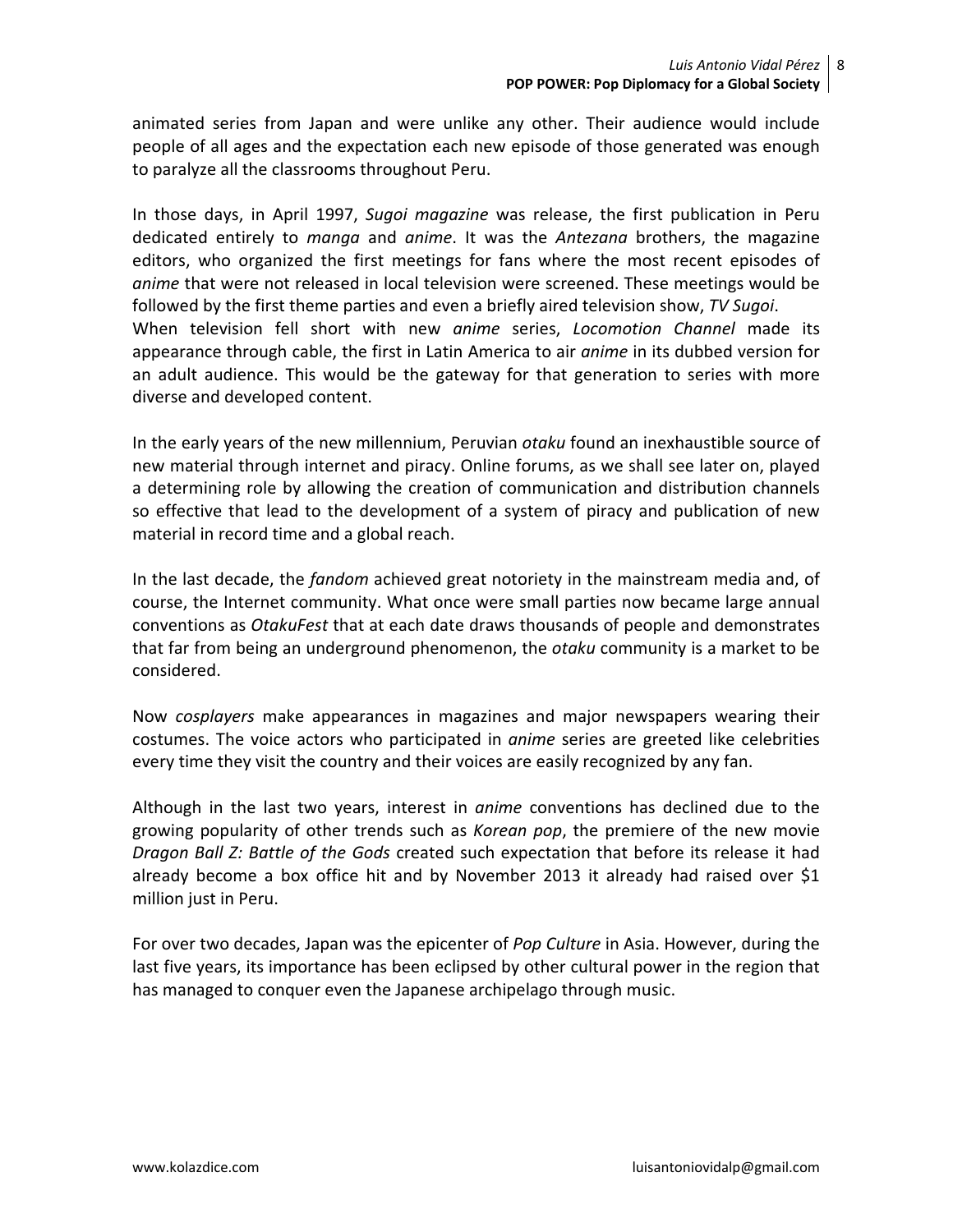#### **2.2. KOREAN POP CULTURE: Kpop, the soundtrack of globalization**

Until late last century Korea was not a power like Japan neither had the vast territory that China did. To boost their economy, their best alternative was abroad: "Without such a large internal force, it has focused almost entirely on the exterior, nurturing a culture that inherently seeks the global stage." (Arnold, 2012)

The political and economic openness of Korea allowed access to the markets of the region which enabled the rapid development of their industries. In return, for nothing comes for free, they took the risk of allowing the market entry of imported goods. But for the peninsular country risk was not only economic but also cultural: "(…) as South Korea's domestic market continued to gain significance, there was a fear that imported goods were a 'infiltration' of South Korean economic and cultural space." (Leung, 2012) Although economic liberalization allowed the increase in cultural and entertainment production, imports quickly swept the domestic market. This required a quick response from the Korean government. In 1994, the Presidential Council of Advisors on Science and Technology presented a revealing report on the entertainment industry that would be the seed of today's Korean boom.

The report compared the profits of *Steven Spielberg*'s film "*Jurassic Park*" and overseas sales of 1.5 million cars manufactured by *Hyundai*, South Korea's flagship brand. It was clear that the entertainment industry was not only more profitable than the automotive industry but also could benefit the country's image abroad. That same year the government created the Office of Cultural Industry inside the Ministry of Culture and Sports to promote the development of the sector. The rest is history.

Looking at what *Korean Pop Culture* is today, we could say music and soap operas are the most important its references. In fact, Korean soap operas worked initially as a vehicle for pop music, often included as the soundtrack for these series.

The success of some *dramas*[7](#page-8-0) have been such that the image of Korea was catapulted to new levels, as in the case of *Winter Sonata* (2002), the soap opera that turned the world around and raised over  $\frac{1}{2}$  2.7 billion for both the writers of the series and the country itself<sup>[8](#page-8-1)</sup>. At that time, Korea was still recovering from the disastrous economic crisis of 1997 and soap operas helped to overcome the consequences of it. Interestingly, *Sonata de Invierno*, as it was known in Latin America, had no great relevance in its country of origin until its Japanese release in 2003.

<span id="page-8-1"></span><span id="page-8-0"></span><sup>&</sup>lt;sup>7</sup> The term *Dramas* is used to describe Asian soap operas.<br><sup>8</sup> ARNOLD, Wayne. Beyond 'Gangnam Style': Why Korea Is a Pop Culture and Products Powerhouse: "Korean drama "Winter Sonata" has generated revenues of more than \$2.7 billion for its writers and the Korean economy. To provide some context, the Harry Potter franchise is estimated to be worth \$15 billion."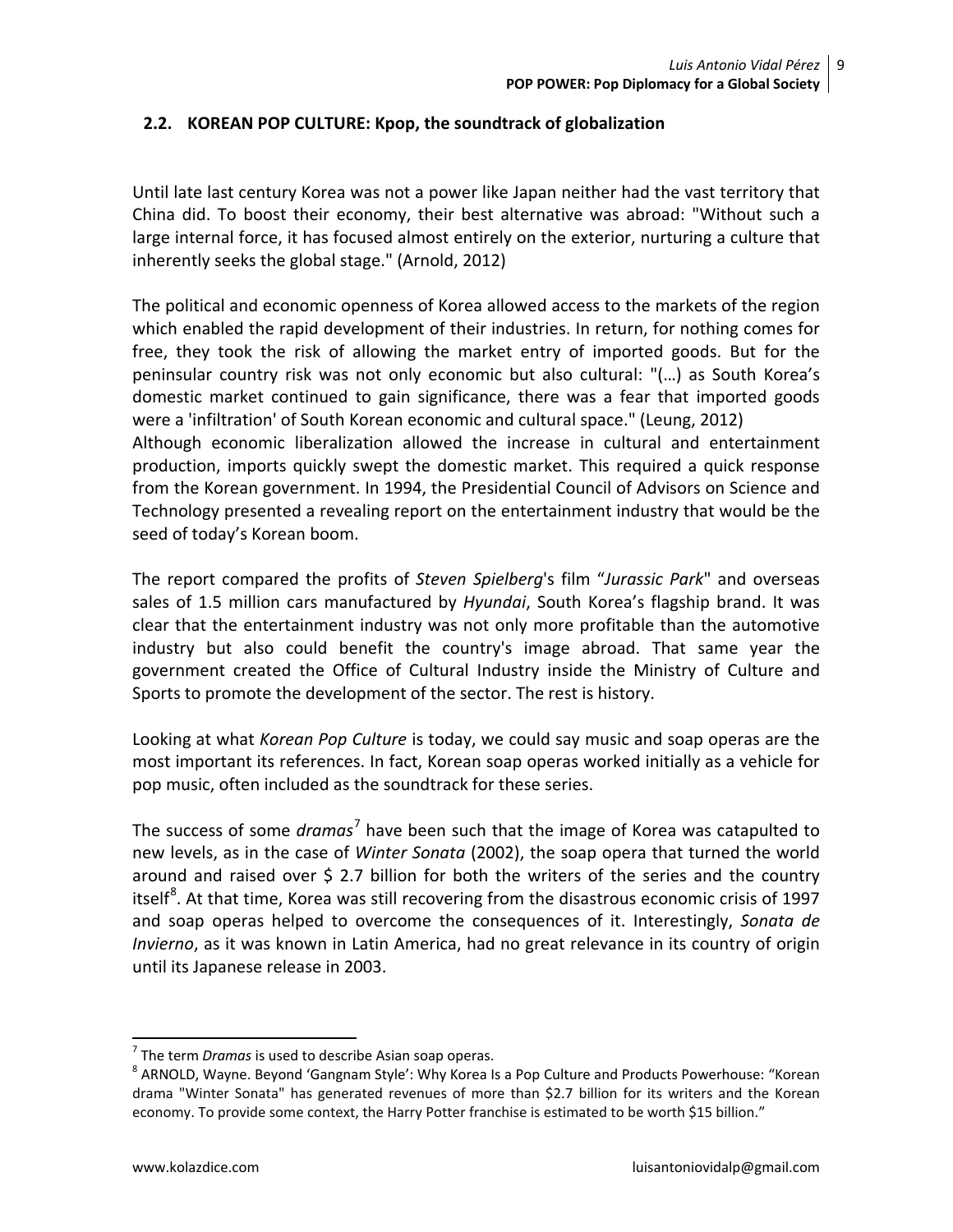The *drama* became a boom in the island nation. Even the then Prime Minister *Junichiro Koizumi* said that *Bae Yong-joon*, who starred in the series, was more popular than him in Japan. *Dramas* like *Winter Sonata* opened the door to Korean productions and artists to the Japanese market, the biggest of the region.

In the last 10 years, pop music has become the main broadcaster of Korean culture in the world, conquering the Asian markets, especially the Japanese one. This is interesting since the pop music produced in Korea is based on the Japanese model.

In the early 90's it was clear that popular culture would make a qualitative leap that would turn it into an industry, and that opportunity would come at the hands of what the critic and composer *Yi Konyong* describe as "a national music that overcomes foreign influence, pursues our desire for unification, and is relevant to daily life (...) We will, then, overcome conservatism and exclusivity, pursuing musical democracy by bringing together and unifying all musics ... as our national music." (Konyong cited by Howard, 2002) This national music that *Konyong* was referring is known now as *Kpop[9](#page-9-0)* .

In 1992 the release of the first single from the band *Seo Taiji & Boys*, "*Nan Arayo (I know)"*, revolutionized the music market in Korea. With a unique mix of hip hop and techno, it opened the minds and ears of an audience hungry for something new andtheir own. Although the success of *Seo Taiji* was resounding, *Kpop* was still far from the industry that it is today. That leap would come thanks to *Lee Soo Man*, the founder of *SM Entertainment*, one of the biggest music companies in Korea.

Building on the success that Japanese groups had in Korea at the time, *Lee* surveyed a group of teenagers to learn their preferences and what they expected from a Korean music idol. After a thorough recruitment process and taking into account the results of the market research, in 1996 *SM Entertainment* introduced *H.O.T.*, the first *Kpop* boyband. Success would be immediate. The boy and girl bands would become the most widely used format for music companies.

That's how the Korean wave that invaded Asia for the rest of the decade began. As explains the member of the Korea Creative Content Agency (KOCCA), *Haksoon Yim* (2002), "the scope of cultural policy for constructing cultural identity has expanded from cultural heritage and traditional arts during the 1970s to contemporary arts and the cultural life of people during the 1980s to amateur arts and popular culture and cultural industries during the 1990s."

After a decline in the popularity of the genre in the early new millennium, a second Korean wave, in the mid-2000, would finally reconquer the Asian market and even, as if by accident, enter the western market. Supported on new technologies, groups like *BigBang*, *Super Junior*, *DBSK* or *SS501* achieved great popularity not only in Korea but also Latin

<span id="page-9-0"></span> <sup>9</sup> The term *Kpop* comes from *Korean* and *Pop* and it is used to describe contemporary Korean pop music.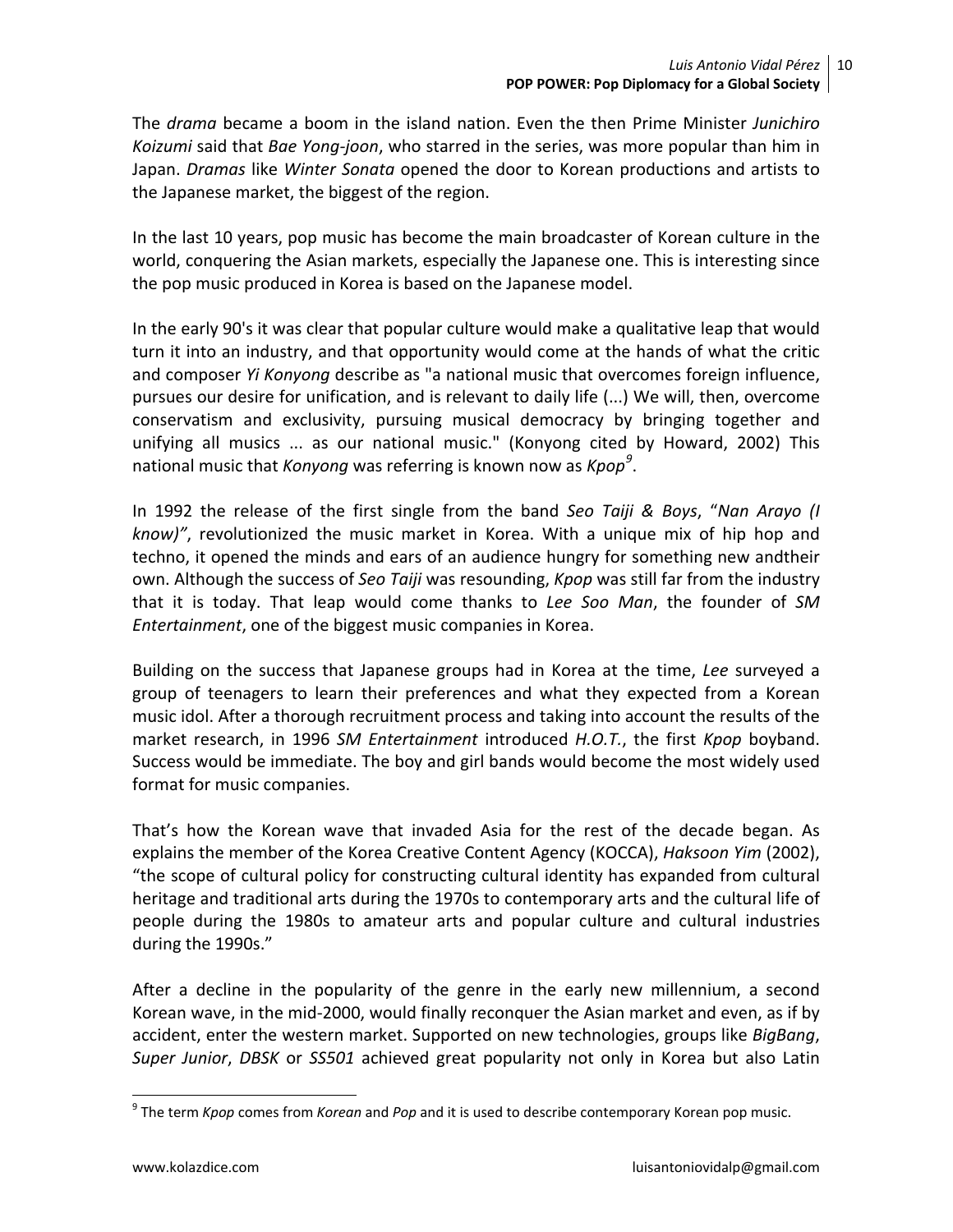America: "While most countries have been decreasing their spending on infrastructure and the arts, the Korean government was the first nation to invest in high-speed broadband after the 1997 financial crisis, creating a multimedia-obsessed nation." (Arnold, 2012)

In 2012, *Kpop* achieved an unprecedented global reach thanks to the hit single *Gangnam Style* by *PSY*. After his video became the most watched in the history of the web portal *Youtube.com*, both the artist and the entire Korean music scene were placed on the spotlight. However, this success would not be considered a fluke. For the journalist *Wayne Arnold*, "Park Jae-sang, or Psy to his friends, and "Gangnam Style" is not an accident, but the result of decades of careful planning, investment and a certain amount of geographical bad luck." (2012)

Indeed, the success of Kpop was not circumstantial, but a snowball that included both the effort of private sector and the Korean government, as the evolution of online media and a strong trend of Internet users around the globe to consume comedy videos.

Although *Kpop* as a musical genre is considered by many as a fad, the fact that it got to put Korea on the map is undeniable. What many promotional campaigns have failed to achieve for many countries, *Kpop* has.

## **2.2.1. KOREAN POP CULTURE IN PERU: The biggest fandom in Latin America.**

Unlike *anime*, in Peru *Kpop* was mostly ignored by the media. Ten years ago it was unthinkable that a local radio station would play a *Kpop* song. The genre was definitely not then what it is today.

Arguably, the first approximation of the Peruvian public to Korean popular culture occurred, as in Asia, through dramas. Some of these series were broadcast via television networks, as happened with the popular *Stairway to Heaven* (*Cheonguk-eui Gyeodan*) aired in 2006, or *Winter Sonata*. However, most of it was consumed through Internet or the informal market, as it is with *anime*.

By including *Kpop* songs as opening and ending themes, usually ballads, or featuring by *Kpop* idols, *dramas* became the Trojan horse of Korean pop. The poignant melodies were conquering the public, arousing their interest in Korean music despite the fact of not understanding what those songs were talking about, fans could easily relate to the plight of the protagonists in the story, creating an emotional bond with them.

As with *anime*, *fansubs* played a major role on the dissemination of *dramas* in Latin America. Even though Korean *dramas* managed to catch the attention of the Latin audience, the traditional providers of such programs in the region are Mexico and Brazil.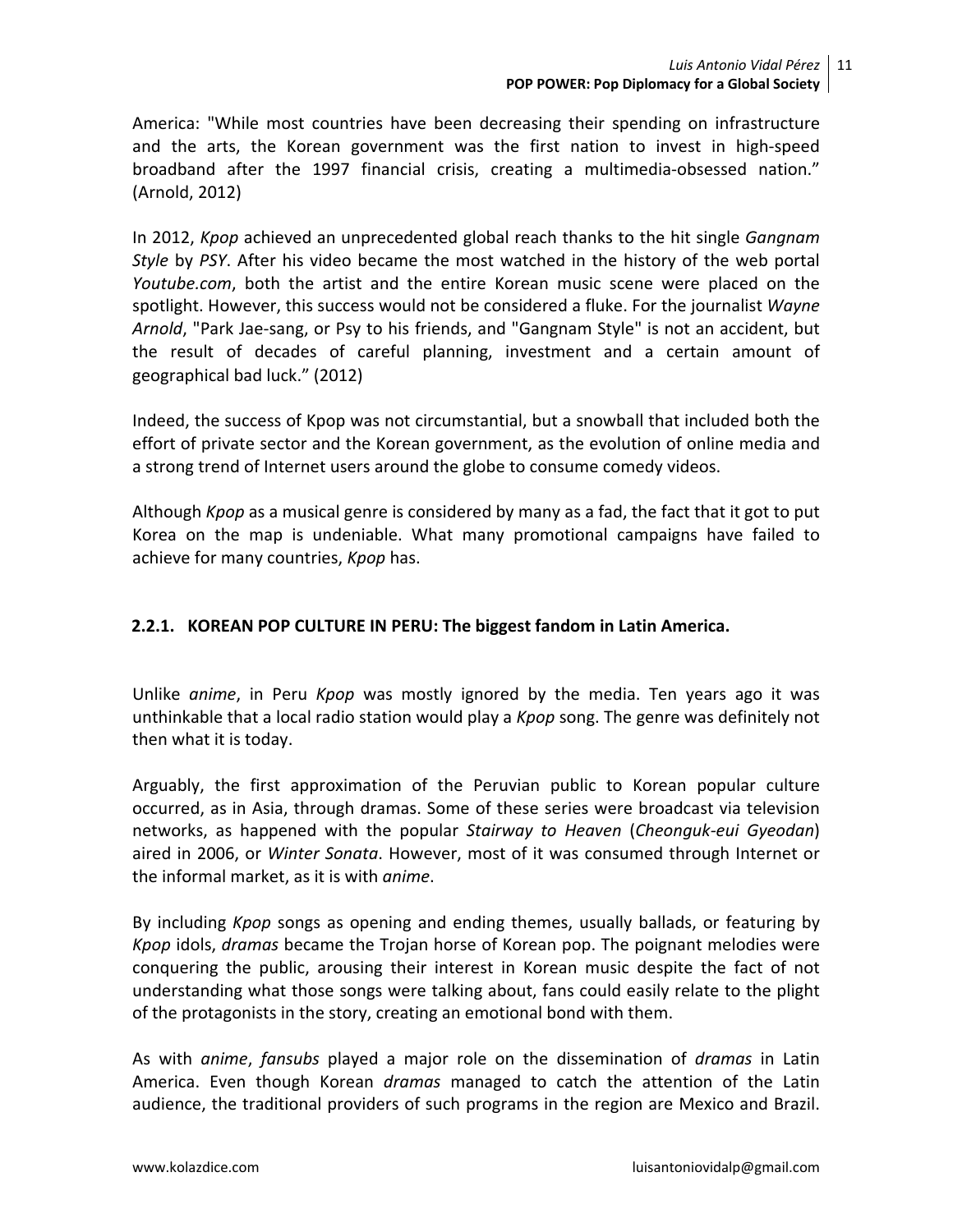Although there was a section of viewers that accepted the *dramas*, to introduce them aggressively on television represented a huge risk since the consumption patterns had been already configured for decades and change would had required several years and heavy investment that TV stations were just not willing to take.

The same would happen with music. Both video clips of the hottest artists and variety shows in which they appeared, were subtitled by fans and then distributed through Internet, increasing the material available for avid consumers. This is an important detail because, as we shall see, although Latin America has become an important market for Korean record companies, so far the DVDs officially released by these artists do not contain Spanish subtitles.

Throughout this process, there is an interesting parallel between *anime* and *Kpop* since most of the current *Kpop* fans go to know it because of *anime*. When Korean artists achieved success in Japan, some animation houses chose groups like *DBSK* to sing the main themes for series like *One Piece*.

The rapid spread of both *dramas* and Korean pop music led to the formation of a fan community that began timidly in 2004 with *Villa Kpop*, an online group managed by *Aldo Peralta* and *Sonia Tovar*, founders of *Kasoo*, the first *Kpop* store in Peru. This small group would allow fans to share information about their favorite artists and subsequently lead to the creation the first fan clubs.

With the popularization of Internet in the following years and the arrival of *Youtube*, *Kpop* became much more accessible for Peruvian fans. Many *Kpop* fans now came to it by chance. Most of them got to it because a friend told them about it or someone hand them a link.

The Korean pop lover audience was growing strongly but received little or no attention from the media despite the activities and collective achievements of the fan clubs. But at the end of the first decade of the new millennium all suddenly changed: "By 2010, the fever had begun. In February 2012, with the arrival of the first band, JYJ, it was clear that there was an audience eager to see the stars of K-pop live." (La República, 2012)

In August 2011, the humanitarian visit of two of the members of the group *MBLAQ* caused such a sensation among Peruvian fans that Korea laid its eyes on Peru. But it would be *JYJ*, a group on litigation with its former record label, who would take the first step by visiting our country in March next year. The event managed to beat sales records, which caught the attention of even the Korean press. Peru would become the capital of *Kpop* in Latin American.

That same year the arrival of *BigBang*, the Korean band of the moment, was announced. That event would be the litmus test for productions companies to determine whether *Kpop* was really profitable or not since 2012 was very inauspicious for these companies.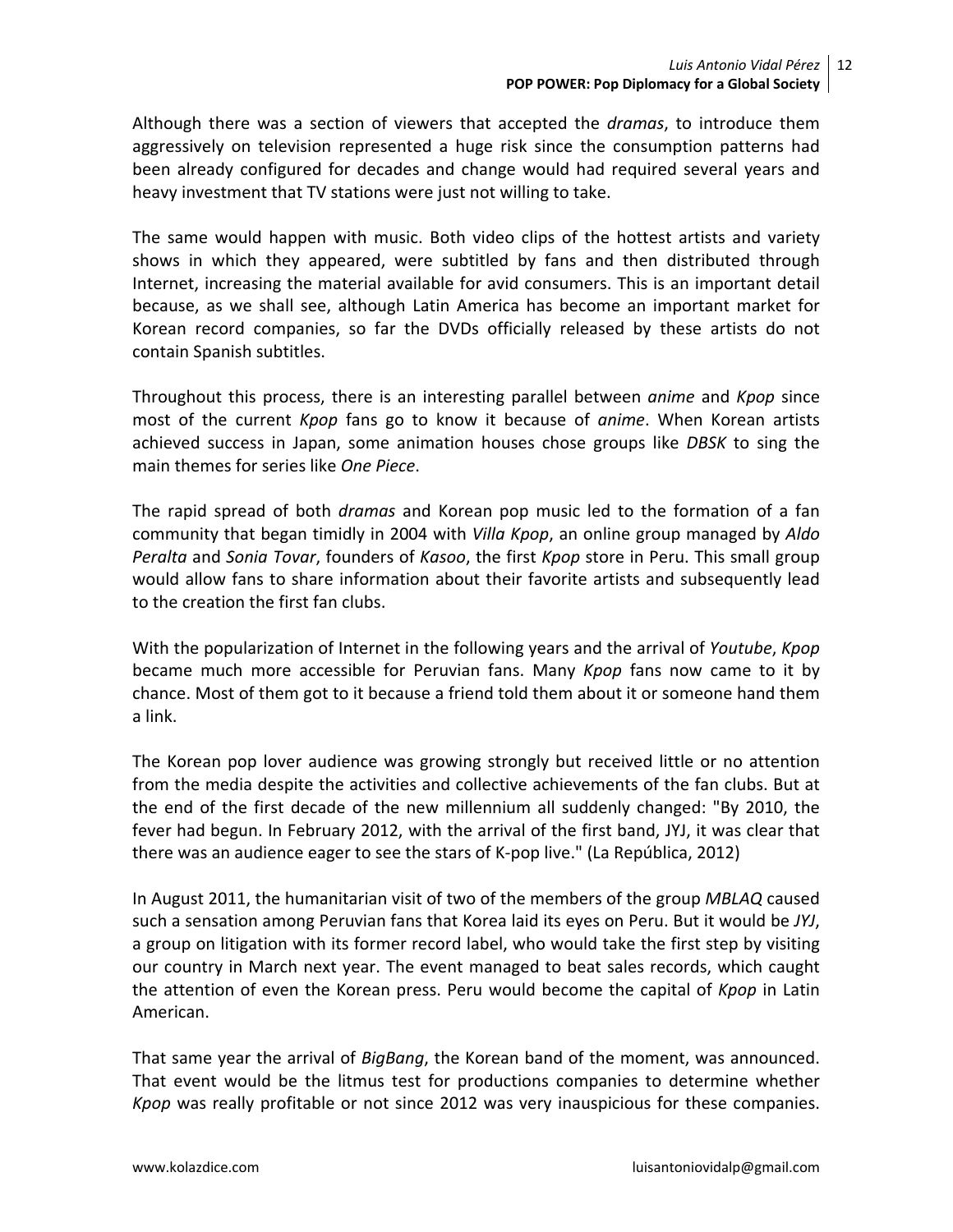The Korean group was one of the most successful proposals that year, surpassing in the box-office the much-hyped show *Lady Gaga* held days later. This was very significant because, unlike American star, *BigBang* songs were never played on local radio stations.

*Kpop* had established itself not only in the Peruvian music scene, but also in the cultural, without any presence in media or being advertised by the Korean government or record companies. All thanks to the work of fans who accomplished what an entire industry couldn't.

## **3. POP CULTURE: A new language**

Understanding *Pop Culture* in all its dimensions can be very difficult at times and often elicits all sorts of criticism from purists who consider it a marketing product, vain or anything but important. However, its convening power and its ability to transcend the ideological, political and cultural barriers, makes it a valuable tool for communication, a new form of language.

It's funny because language is part of culture and it is as a dissemination tool of it. Culture could also function as a form of language. In fact, the symbols and means can also transmit or channel a message. This doesn't mean we all interpret the same way the interaction of our own culture with another since, as explained, it can be understood differently depending on the cultural background of each person.

Yet, there's no doubt about the communicative ability of *Pop Culture*. Like language, it is constantly evolving, although some purists from both, language and culture, assert that it is rather an involution. On the contrary, it's not a setback but a move towards a more standardized and accessible communication with all the "wrongs" that may bring with it.

And *Pop Culture* plays its part in this process. The popularity of a series, a movie or a song can generate the emergence of new words or new meanings, as happened for example with the famous phrase "it's over 9000", taken from *Dragon Ball Z[10](#page-12-0)*.

It's interesting how much language and culture, despite being collective in nature (as they have no meaning outside of the community), also have an individual dimension. "Our language and our languages make and mark our own identity throughout life. It structure us and links the members of our group daily." (Vanhoudt, 2005)

<span id="page-12-0"></span> <sup>10</sup> The phrase "it's over 9000" makes reference to a famous scene from the anime *Dragon Ball Z* in which the characters *Goku* and *Vegeta* have a confrontation. While Goku raises his energy level, Vegeta checks on it using an artifact. After realizing the explosive increase on Goku's level of energy he claims "it's over 9000". The phrase became an internet phenomenon when Ophra Winfrey became the victim of an internet joke performed by a web portal 4Chan user.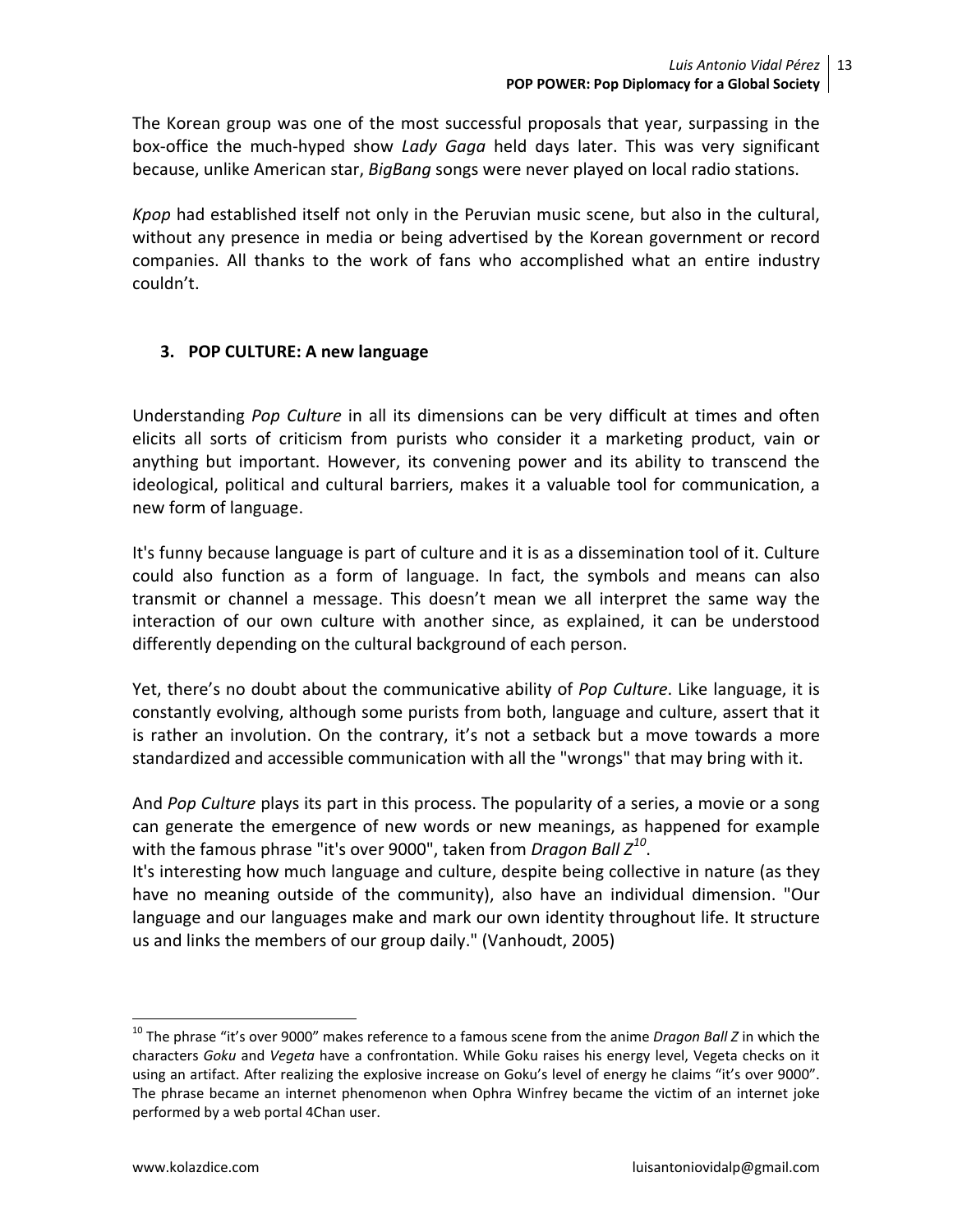If we refer to language, that individual dimension would be the speech which ends up being the main source of enrichment of the first one. Each individual's particular way of communicating offers endless possibilities that, being accepted and used by a group of people, can end up being part of the collective speaking (language).

Let's take slang for example. Have you ever asked yourself where the slang you use every day come from? These terms were not so from public domain. When you create a term or give a new meaning to an existing one to refer to something specific it's usually used with the more immediate social circle or the one in which the term can be used more frequently. The more the term is used the easier it will be spread, especially if it refers to a very common situation or action. The same applies to culture.

From a systemic point of view, speech plays the role of dissipative structure within the system "language". In other words, it is through speech that we interact with another culture, this exchange of codes obtains new information that is taken to the language and ends up by transforming and enriching it. "Speech is essential for language to be established." (Benavides, 2005)

As with language, culture also has a particular dimension on each individual. In a more broad sense, every culture has a popular level, where most interactions and transformations arise. At that level, culture is more affected by trends in society and also has a longer range over society itself, local or global. On the other hand, it also has an particular level in which each of us configures and reconfigures its system of symbols and beliefs, our culture.

What would be the "speech" of culture? To answer this you should first ask yourself: what is the space where you can produce the greatest number of interactions and production of symbols? If we think about it, we'll conclude that *Popular Culture* is that space. Let's reflect on it: How did popular music was created? Where do myths and legends come from? And dances? It is within *Popular Culture* where all these forms of expression appear or at least are discovered.

Of all the dimensions *Popular Culture* can have, the one that can be considered as the spearhead is *Pop Culture*. Being much more accessible since it has the greatest ability to become a mass product, it ends up as the "speech" of culture.

*Pop Culture*, being accessible and massive, is often the first contact of an individual with a culture different from their own and will not be difficult to understand and assimilate. This interaction with *Pop Culture* transforms the cultural dimension of that person, who then ends up affecting those around him like in a domino effect. How is it that Korean soap operas can be so successful in Peru? In the same way that Mexican *telenovelas* are successful in countries as diverse as the Philippines or Morocco: *Pop Culture* will always be the best way to bring two societies with different cultures closer.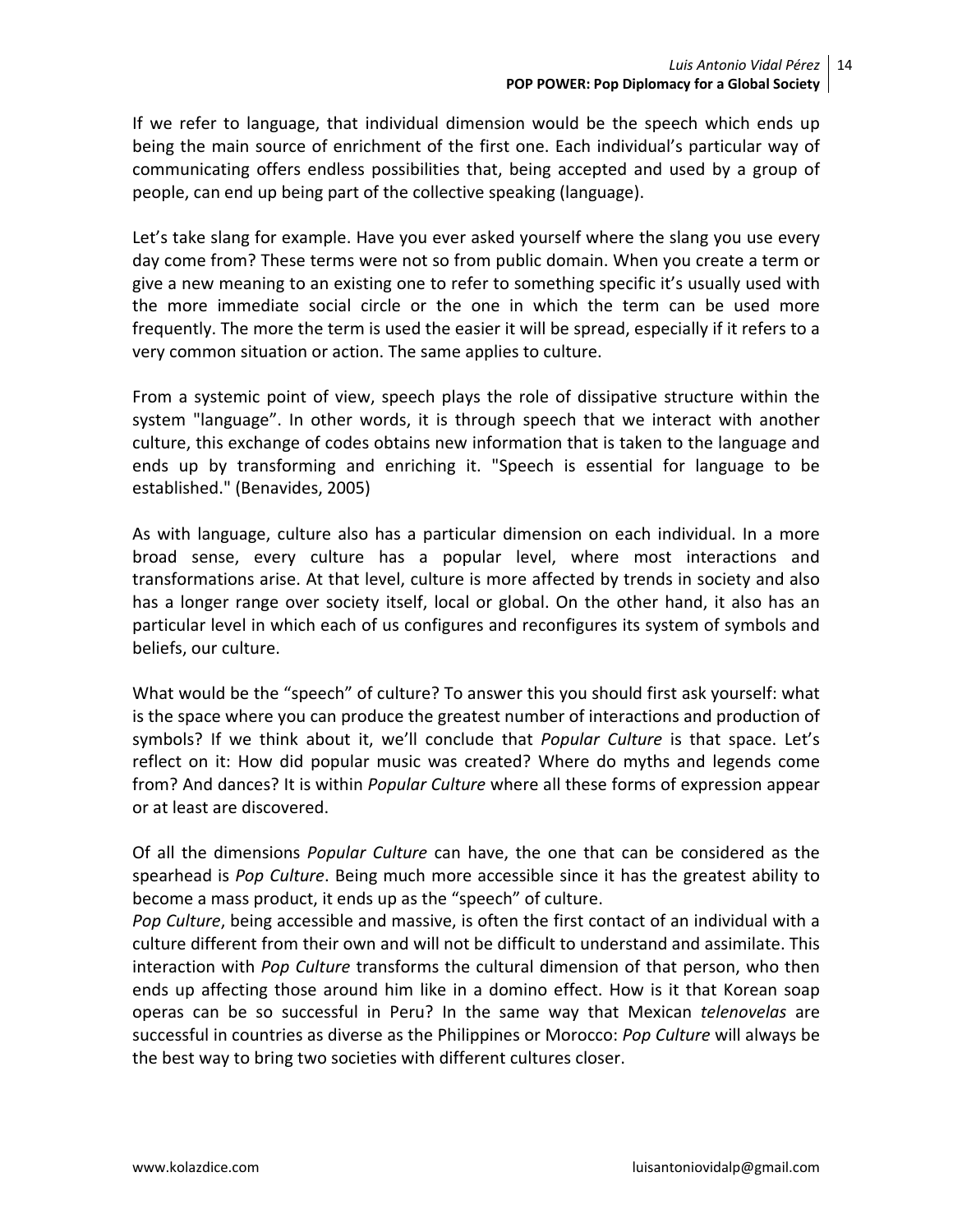### **4. POP COSMOPOLITANISM: Cosmopolitan Pop Culture**

Although *Cosmopolitanism* is a school of thought which origins date back to ancient Greece, it was until recent decades that, in a context of growing interdependence among countries, has been gaining relevance. Being cosmopolitan is to think of itself as a citizen of the world, where there are no differences or divisions and we are all part of the same community. It's to think we're part of a whole and not a fraction adrift.

There's no doubt this is a systemic vision that complicates the understanding of our role in the global society. Even though for some conservative nationalists this idea could sound outrageous, a betrayal to tradition and country, it's the most logical and reasonable considering that our country would not survive if we held no relations with the rest of the international community. And us too, if we didn't establish relationships with people of different cultures, especially in a multicultural country like Peru. The bonds of dependency that have been generated through treaties, strategic alliances, business or politics are proof that we are not alone in the world and on the other side of the border there are people like us with the same needs.

In this path, as has happened with the language and culture, what was previously thought as "our", now has a much broader and less individualistic meaning in this globalized world. In fact, globalization, according to sociologist *Saskia Sassen*, is defined as "a process that denationalizes what has been constructed as national." (2008) In other words, what was understood before as a country's exclusive now has global dimensions, what was once considered as a certain group's own becomes part of the world heritage.

*Pop Culture*, fueled, widespread and reconfigured by the media, has been particularly affected by the huge amount of information that flows from one side of the world to the other. The trend is towards a Global Pop Culture that picks up elements of all great cultures, the major media icons, where we could find something from *Hollywood*, *Bollywood* and *Chollywood[11](#page-14-0)*.

Consumers of this new *Pop Culture* are not interested in intellectual or historical property of what they like to consume as long as they are able to consume it. During the 70's, in the Cold War days, Western culture was forbidden in the U.S.S.R. However, the youngsters managed to get the Beatles records and gathered to listen to them clandestinely. It didn't matter if the music they were enjoying so much was made by "the enemy", it was what the world was listening to and they wanted to be part of the wave too.

Now, with all of the ease media gives us we can enjoy a great cultural buffet in which we can try a little bit of everything. We no longer talk about cosmopolitanism in a political or ideological sense, but also cultural. We can talk now about *Pop Cosmopolitanism*.

<span id="page-14-0"></span> <sup>11</sup> The term *Chollywood* comes from *Cholo* and *Hollywood*, and refers to celebrities and showbiz in Peru.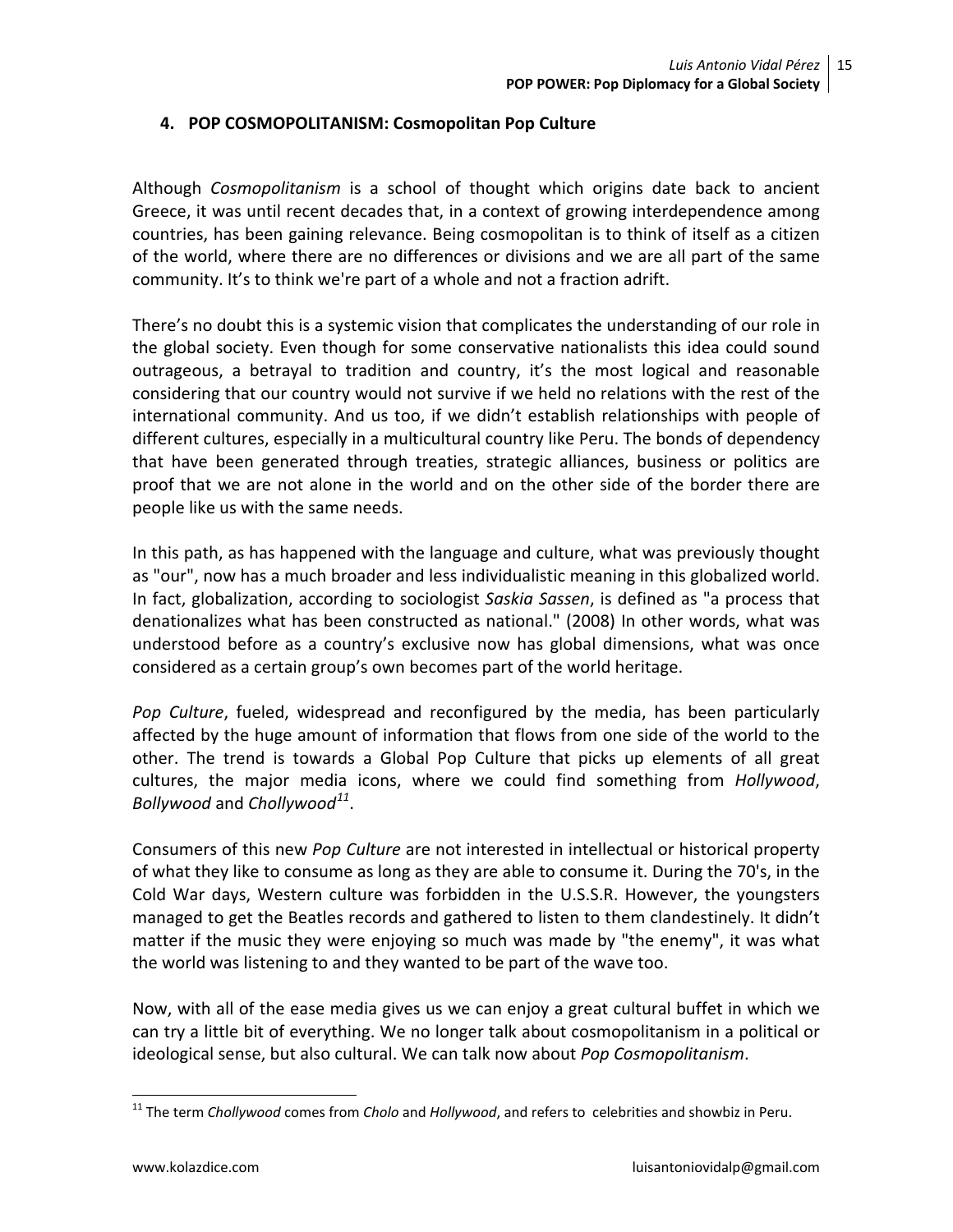The term was coined by *Marcelo Suarez-Orozco* and *Desiree B. Qin-Hillard* in their book *Globalization: Culture and Education in the New Millenium* (2004). *Henry Jenkins*, a professor at the Southern California University and author of several books on *Popular Culture* and media, defines *Pop Cosmopolitan* as "someone whose embrace of global popular media represents an escape route out of the parochialism of her local community." (2006)

We can say that pop cosmopolitans construct their identity from popular demonstrations from anywhere in the world regardless of their origin whenever they feel identified with them. In fact, "the pop cosmopolitans themselves are able to further their own exposure and choose from what the world has to offer (limited to what is on the Internet, of course) in terms of popular culture." (Pradhan, 2010)

Thanks to the hyperlink we can start our virtual tour on a news portal and end up on a website dedicated to Thai cuisine. The variety of content that we find on the Internet is as vast as there are stars in the universe and the volatility of the user's attention while surfing the net is very high. Just a little distraction, a striking image or sound is enough for us to jump from one topic to another. Suddenly, we come across something we've never seen on television or heard on the radio. Many discovered *Kpop* that way. Many others, *anime*.

To be a pop cosmopolitan, as *Pradhan* suggests, is an almost indispensable requirement to have access to the Internet, or at least belong to a social circle that has access to that platform and who share similar interests. The Internet is a vast library of *Pop Culture* but more importantly, it is a major international forum. Youngsters and teenagers from all over the world meet there to share information about their favorite bands or to team up for playing online games. Here language barriers are not important, the important thing is to have the same hobbies and, over time, the same cultural patterns.

*Jenkins* is aware of the enormous potential of the Internet as a meeting platform for young people from around the world, creating a global network; and also how, in the long term, these interactions ultimately affect their perception of the world and themselves. He states that this global network is a force towards adaptation to globalization, and not only shapes this generation but it could lead to a political change in the way people think of themselves, as global citizens, as pop cosmopolitans rather than just Americans. (2005)

But the possibilities that imply the fabulous world of the Internet are not reduced simply to store information or to be in a chat room of global proportions. It is also the largest platform for the production of the most diverse content as well as raw material for this new social category called pop cosmopolitan. *Memes*, for example, are creations from the virtual world that now are part of *Pop Culture* and the everyday language of young people everywhere.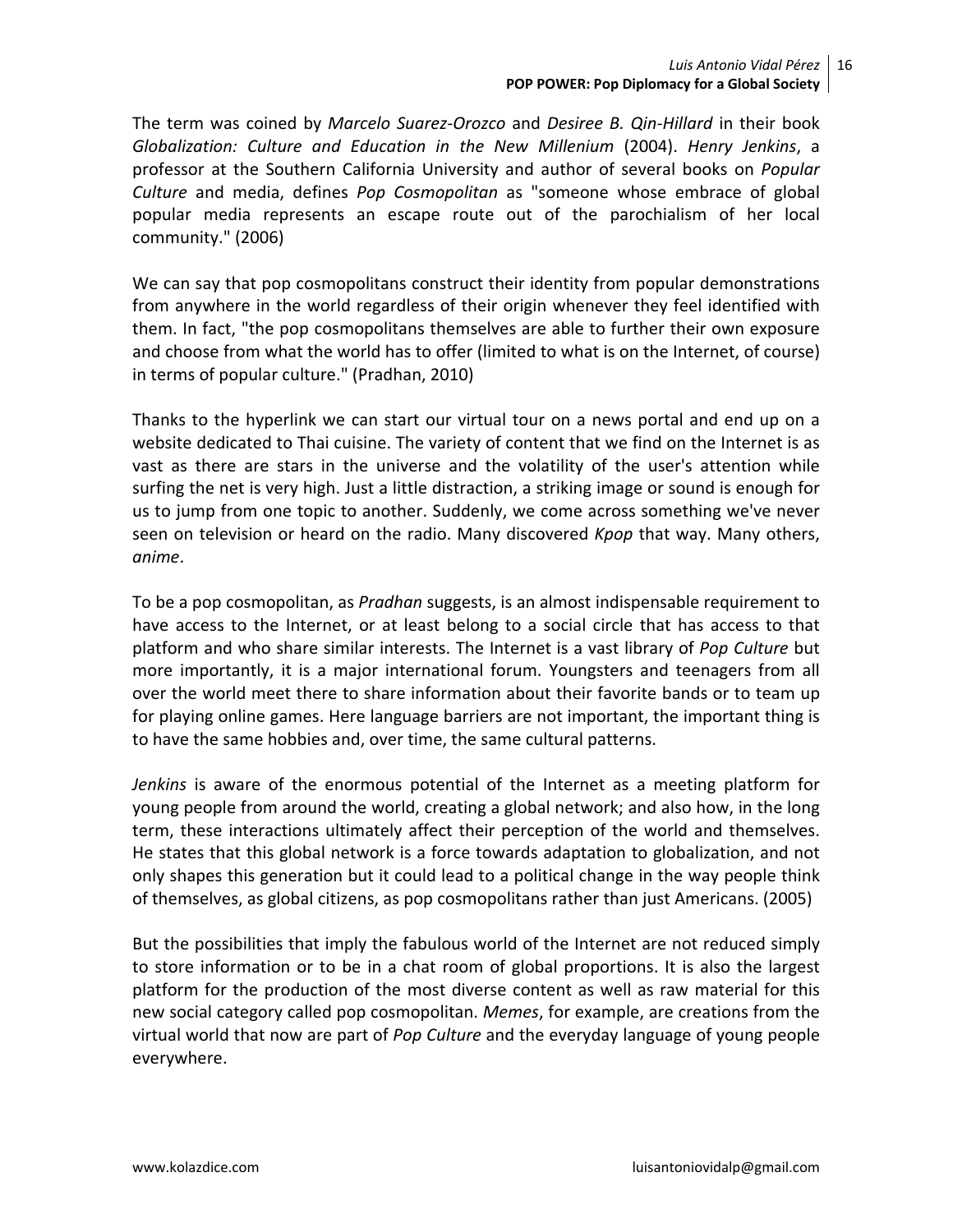The link between the pop cosmopolitan and internet is indissoluble; however, it gets deeper and deeper as these users establish links with other users through it, especially when we go from being just consumers to produce new content, that is, when we go from users to *prosumers*<sup>12</sup>.

A *Kpop* fan depends on the Internet to keep its hobby going, either individually (getting updated on its favorite artists or purchasing music and merchandising) or collectively (participating in activities with other fans, organizing and sharing information on fan clubs). Usually, it is through social networking that fans get to know each other and get organize. On many occasions, fan clubs from around the world make contact and work together without even knowing and several hundred miles between.

Furthermore, although *anime* already has a formal market in Peru (but not as big as the informal one) Internet remains the largest source of consumption, as discussed below. In both cases, fans are not only consumers but also producers and sometimes even publicists. These roles are crucial to the success of a cultural product, regardless of its format. As *Pradhan* says, "(the pop cosmopolitan) are able to participate in the creation of a global popular culture, bringing attention to specific products through its consumption." (2010)

The founder of the web portal *SeoulBeats*, *Ji Young Park*, believes that "social media has definitely had an impact on how accessible and easy it's to find these groups (Kpop)". A social network such as *Youtube* allow us to discover more and more new artists every minute, but sites like *Facebook* and *Twitter* are the ones that allow fans to share their new discoveries and make them viral.

In Latin America there are plenty of sites (especially on *Facebook*) dedicated to *anime*. Not only that, there's also hundreds of pages devoted exclusively to an *anime* series or a character. The Internet almost unlimited capacity to store information allows constant production and reproduction of contents that reinforce the ideas and codes that end being a part of *Pop Cosmopolitanism*. You just need to take a look at *Tumblr* website to understand the magnitude of the impact that pop cultural products have in the world.

*Pop Cosmopolitanism* is not a culture in itself, but a way of conceiving *the Global Pop Culture*. If you believe that cultural trends (and market ones as both concepts are hopelessly intertwined) could only be created by the cultural producers and promoters, it's way more than that. It's a good example of the ordinary public having the upper hand, sometimes able to achieve what the industry can't.

<span id="page-16-0"></span> <sup>12</sup> The term comes from the words *producer* and *cosumer*. *Prosumers* are the ones that consume and also produce new content on internet. Bloggers are considered *prosumers*.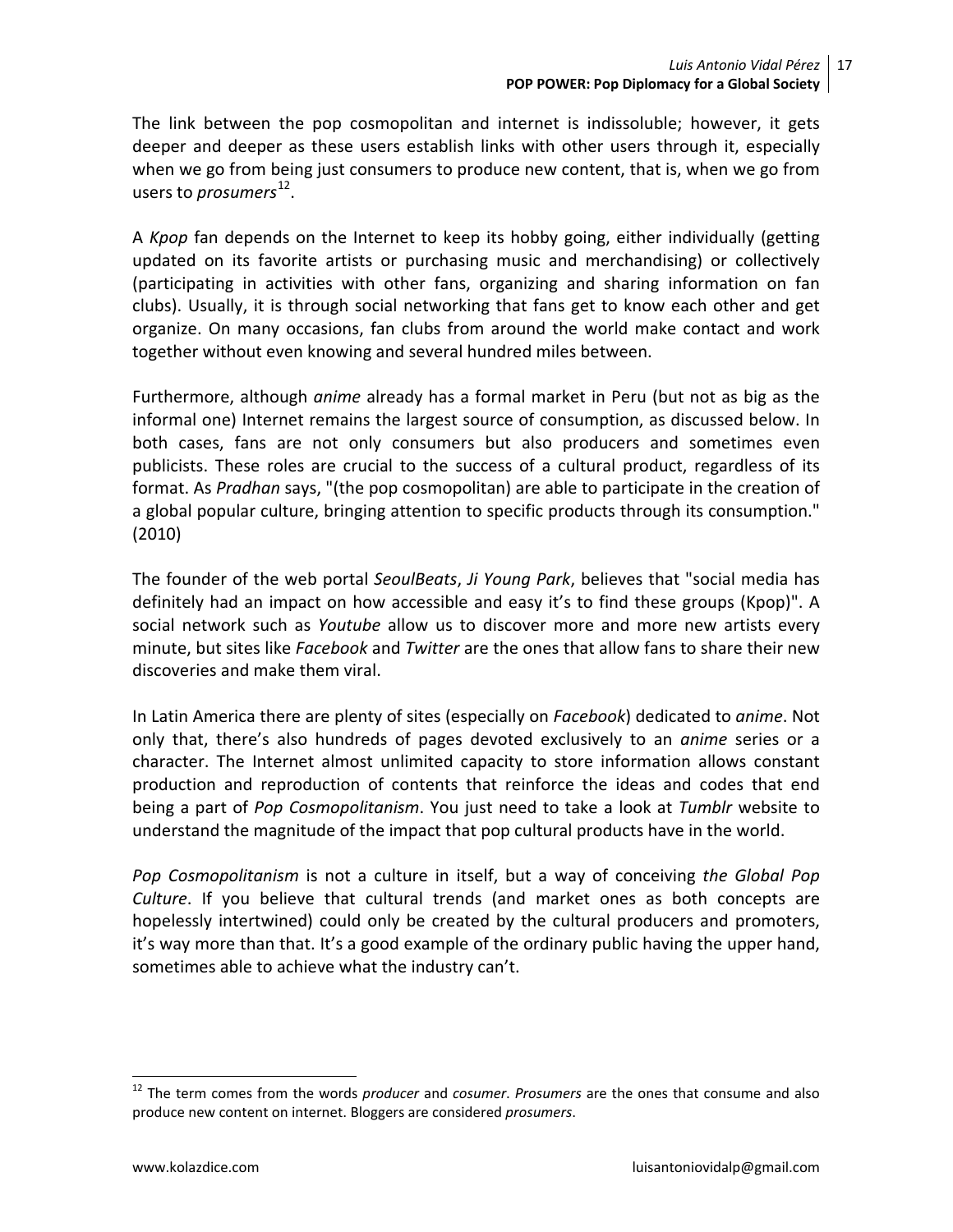#### **5. POP DIPLOMACY: Forefront of Foreign Policy**

Even though International Relations can be very volatile in today's world, as seen in Ukraine's and Venezuela's political crises, the forms and methods of the old art of diplomacy have not changed much in recent years. However, the foreign ministries of the world do have new tools to do their job.

*Manfredi* considers *Public Diplomacy* as International Relations vanguard (2013) and that is largely true. As mentioned above, the use of the media in the foreign policy management is relatively new. But if we want to point out a truly modern and contemporary trend, *Pop Diplomacy* can be considered as the spearhead of foreign policy in cultural terms.

In the cases of Japan and Korea we can understand that states nowadays are not able to produce cultural products, they can only manage, regulate or promote them. Their work is but administrative and even if they wanted to reverse the situation, they would face not only economic but also social and legal constrains.

The sole intervention in the process of building or planning *Popular Culture* would delegitimize it as a social construct, but that does not mean that the State cannot do it, just because it would not be right. Even if they tried to participate directly in the cultural production they will most likely fail, not getting results as shocking as those that private sector has achieved through cultural industry or what *prosumers* had through new media like the Internet.

What can the State do then? Trying to build on the success that has a cultural product and declare it as representative of their country's culture. It took several decades before the Japanese government, led at the time by former Prime Minister *Taro Aso*, recognized in *anime* and *Pop Culture* an important ally for the diplomatic work. So much so that in 2008 the popular cartoon character *Doraemon* was appointed as Ambassador of Japanese culture by the Ministry of Foreign Affairs. Still, neither the Japanese diplomacy and its government have been able to fully exploit the popularity of their own *Pop Culture* in the world.

Korea reacted a little faster. Noticing the growing interest in their dramas and pop music, did not hesitate to include them in its strategic plan to improve the country's image. They consistently support the spreading of *Kpop* to keep alive the idea of a peaceful, modern and cool Korea. They take advantage of the popularity of their dramas and films to draw attention to their culture and generate empathy among foreign audiences.

This new kind of diplomacy that works based on the *Pop Culture* of each country is known as *Pop Diplomacy*. While *Cultural Diplomacy* is focused on individuals and *Public Diplomacy* works from a marketing point of view, *Pop Diplomacy* should be focused on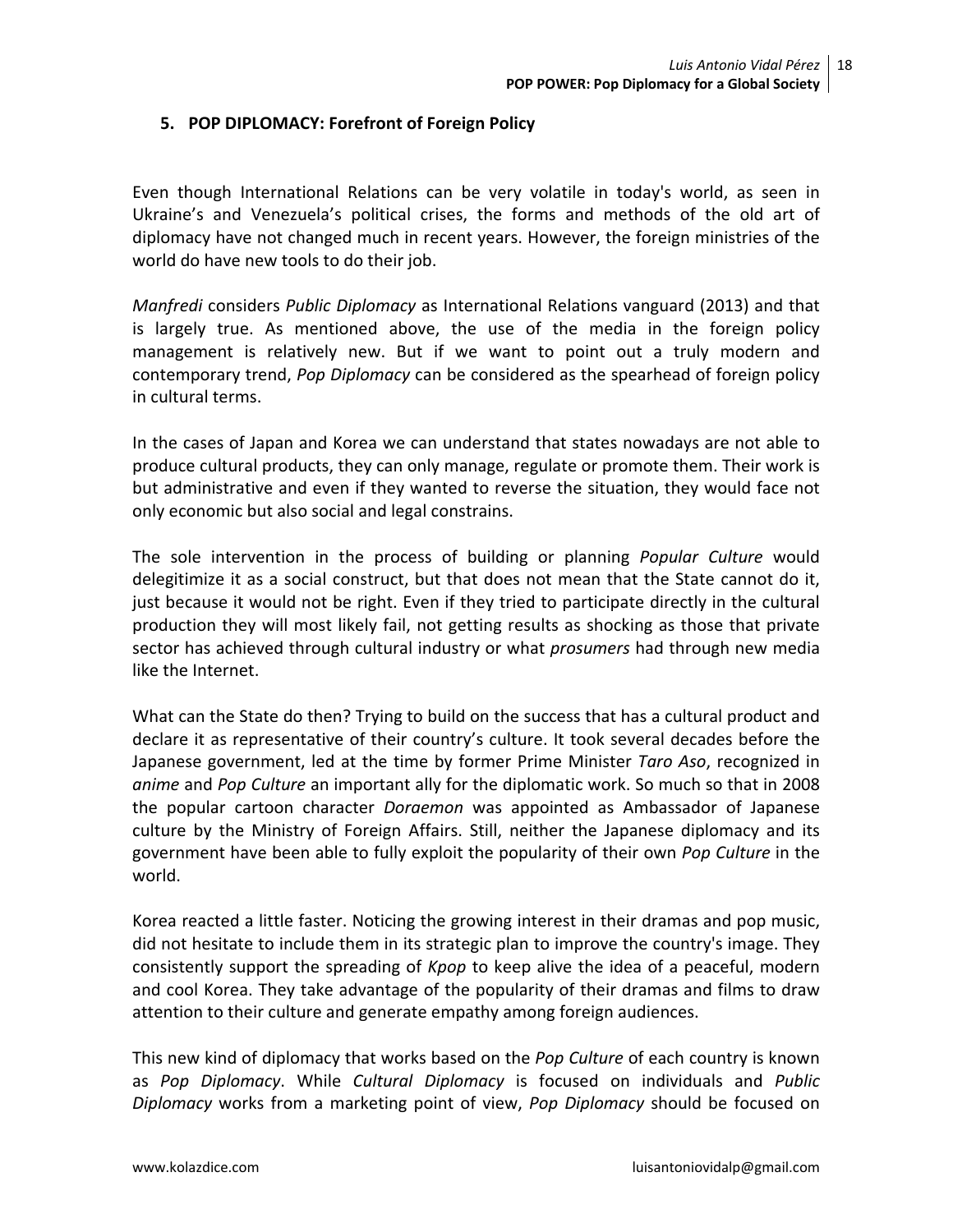targeted audiences to enable the country's intensive promotion of their *Pop Culture* in already conquered markets, strengthening a consumer pattern.

In terms of *Pop Diplomacy*, the goal of both, Korea and Japan, is to capture the attention of their target audience (youngsters and teenagers around the world) and not the states because, in the long run, it's that same audience that will not only invest their money in buying Japanese goods or visit Korea on their vacations, but also will feel a predisposition towards anything that comes from those places. Even more if these people are in key positions in the public or private sector.

*Pop Culture* fans in Japan and Korea, at the forefront of their respective areas, consider these cultural products as a reflection of modern nations, with more developed cultures and the most exquisite life styles. What fan would not want to visit the home country that thing he loves so much? It is certainly the dream or goal of *otakus* and *Kpop* fans around the globe.

Although the question governments could ask themselves would be: Can we improve our international relations with other countries based on this?

We now know that the *Pop Culture* encourages intercultural dialogue effectively. But the goal is not only to encourage dialogue, but to articulate a space that allows laying the democratic foundations of the Global Society.

Even if there is a risk of losing certain features of our own culture in the intercultural dialogue, in the long run that loss becomes a gain since we will have learned something new from others: "The third culture can mean the loss of our own but also the extension of the other in a context of reciprocity ". (Patel, Li and Sooknanan, 2011)

Being an *anime* or a *Kpop* fan could mean facing a number of prejudices, from being seen as a social misfit to being labeled as alienated, especially in this part of the world, so conservative, so abandoned. But when states fail to try to establish an atmosphere of peace in an increasingly interdependent society are the simple things in life, like our hobbies, that kindle a light of hope, a place where, regardless of race, gender or country of origin, humans can understand each other.

## **6. CONCLUSIONS**

Talking about *Pop Culture* refers to a series of social, economic and even political issues that are rarely taken into account by minimizing the true scope of the topic. The research undertaken provides a different perspective on this phenomenon and its potential. To draw conclusions is necessary to revisit the objectives that guided the study.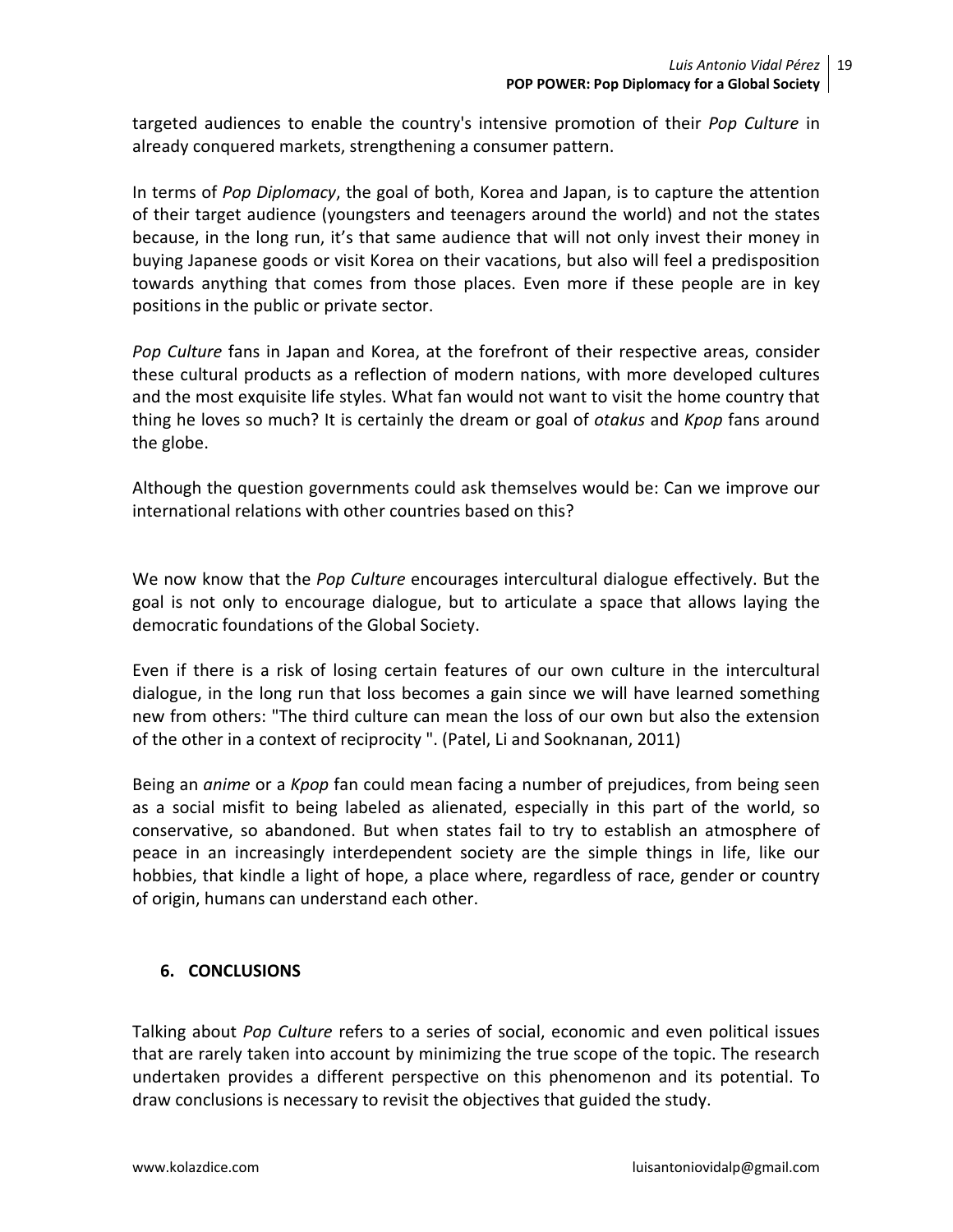At the beginning of this investigation the main goal was determine the importance of *Pop*  Culture for the formation of a global society. This strategy, which surely would have great value if it is raised as such, requires an analysis from different perspectives.

First, the term *Popular Culture* does not yet have a precise definition. As a dimension of human reality, any attempt to classify it is useless. Paradoxically, there seem to be a general consensus on what it represents. It's necessary to be clear that *Popular Culture* and *Pop Culture* are similar but different terms.

Due to the intense process of globalization and technological advances in communications and interconnectivity, *Pop Culture* has acquired a new dimensionality including variables such as *Cosmopolitanism* and the online community.

Thanks to the almost unlimited access granted by Internet to its users, the identity of these as individuals is not only defined by the family, social, historical and religious context in which it grow, but also by the possibility to have access to the Internet, allowing it to have contact with a wide range of manifestations and forms of expression from around the world.

It is as if for a long period of our lives we were almost forced to take a strict diet and all of a sudden we had a feast in front of with all kinds of dishes. The individual will have the option to choose what it likes best, or in terms of identity, what defines it best. That's *Pop Cosmopolitanism*.

Internet is also supporting a new community of users around the world, with very different backgrounds but common preferences, like *Kpop* or *anime*. This new online community is instituted, first, as the new global society; second, it builds and plays a new standardized *Pop Culture*, accessible to any user online.

This new *Cosmopolitan Pop Culture* built in Internet can be considered as what sociologists call the *Third Culture*, a great inclusive culture that combines the qualities of every other culture in the world.

It is important to note that culture is learned and is constantly evolving. While it is true that not all cultures have the opportunity to contribute to the process of formation of this *hypercentral* culture is not exclusive from Internet. The *Third Culture* breaks out from the digital world into the real one and those constant interactions and feedback will ultimately define it as global.

Second, *Pop Culture* is a powerful tool and that is known by the private sector that controls the cultural industry, but is also known by the State, or at least they're trying to keep up with it. The cases of Japan and Korea are the most representative: both feature a *Pop Culture* of global relevance and try to capitalize on its popularity to boost their images inside the international community.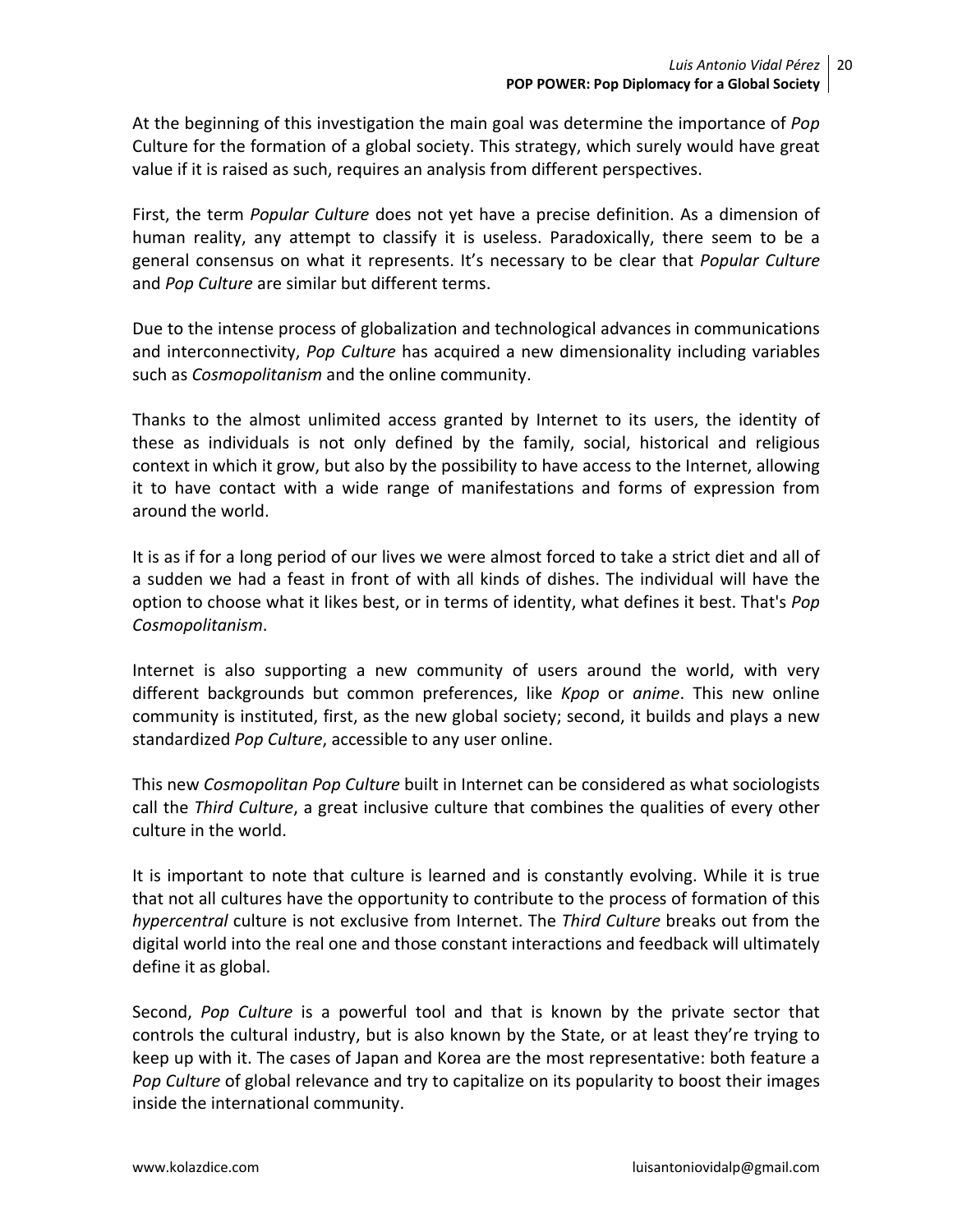The problem of these countries (and all the rest) is that do not quite recognize the potential of their *Pop Culture* in all its magnitude, nor its *Cultural Diplomacy*. This is due largely to the results of cultural policies only being seen in the long term as well as being difficult to measure. By thinking culture as an expense rather than an investment, many states prefer not to consider it as one of its priorities.

The proposal is to redirect the efforts of *Cultural Diplomacy* toward the use of *Pop Culture*  in all its dimensions, not only as an instrument, but as a basis for the construction of a new form of relationship between countries.

Historically, *Pop Culture* has been the product of interactions between popular artists, the audience and the cultural industry. The State comes after to take or set the rules in the market but its capacity will always be overwhelmed by the culture itself, which cannot and should not be controlled.

Third, international relations are very complex. They can be influenced by many factors, especially human. Plans and projections are difficult to sustain. The importance of *Pop Culture* lies in its ability to integrate peoples from the international community regardless of the situation within it. People are interacting with each other and new generations are leaving aside the old ideas of their predecessors to open their minds to a world of possibilities.

The Global Society is appearing as part of a natural process in which states could participate by strengthening ties of friendship and cooperation, but not trying to take advantage of its cultural relevance to expand its domain.

The old nationalism no longer works. Being isolated is impractical. The survival of a State or a community of states will be determined by their ability to integrate themselves with the rest of the globe. Of course, there's no guarantee that this integration process is equitable. In the struggle to impose to one another the strongest or the most popular will win.

Fourth, in theories of International Relations, *Cosmopolitan Constructivism* has the most humanistic vision which suits the best to these modern times we are living in. In the life of the international community, people and ideas should be taken into account. We can no longer conceive a State as an alienated entity above society, but as a representative structure of a human group.

In the past, political and social conflicts, economic crises and cultural and military clashes seemed to burn all bridges between the countries in the international community. Little the bulk of the population understood. It was more a matter of State. It always that way. But when a song came on the radio or it was time for the cartoons on television, none of that mattered.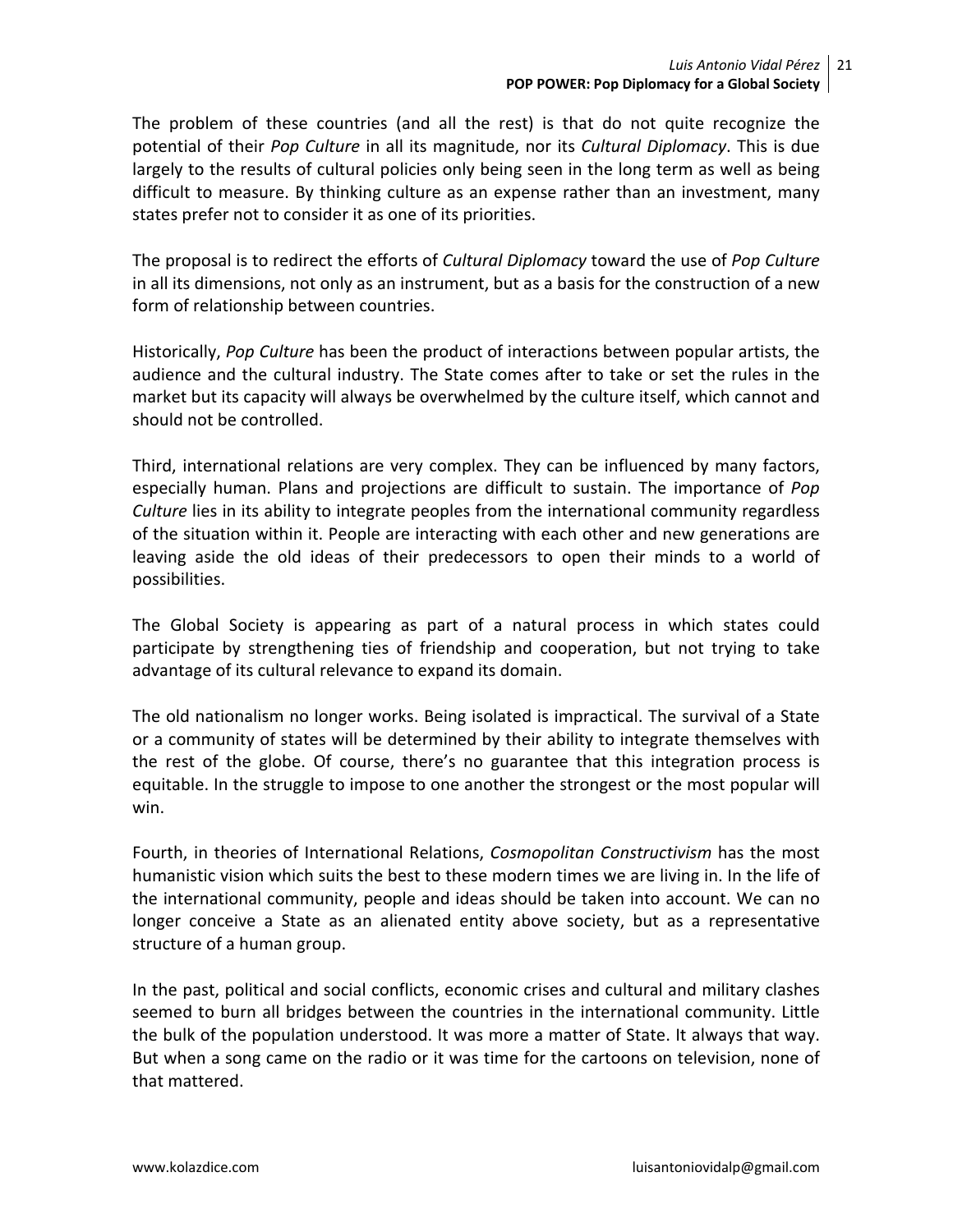In those moments when you find out that there is someone on the other side of the world that can barely communicate with you but hears the same music that you do or watches the same series, is when you regain faith and believe again that one day we can all understand each other.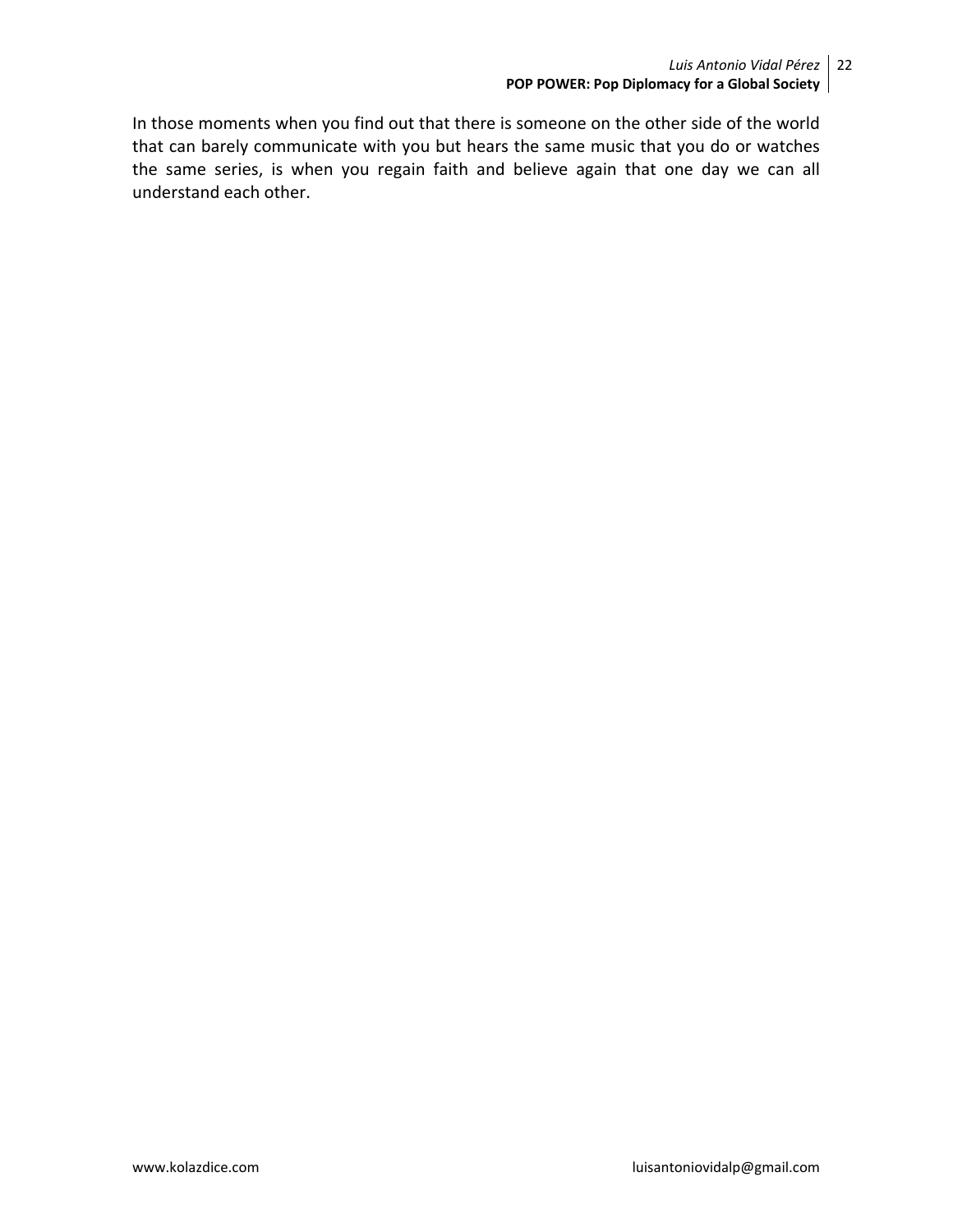## **Bibliography**

A New Look at Cultural Diplomacy: a Call to Japan's Cultural Practitioners. Speech by Minister for Foreign Affairs Taro Aso at Digital Hollywood University. Taro Aso [On-line] Minister of Foreign Affairs of Japan, April 28, 2006.

Available on: http://www.mofa.go.jp/announce/fm/aso/speech0604-2.html

ADORNO, T.W. On Popular Music. [On-line] Available on: http://audio.uni-lueneburg.de/seminarwebseiten/adorno/material/On%20Popular%20Music.pdf

American Marketing Association, <http://www.marketingpower.com/>

Animes transmitidos en el Perú [On-line] Available on: http://vicio2b.jimdo.com/art%C3%ADculos/animes-transmitidos-en-per%C3%BA/

ARNOLD, Wayne. Beyond 'Gangnam Style': Why Korea is a Pop Culture and Products Powerhouse [On-line] AdAge.com, November 28, 2012.

Available on: http://adage.com/article/global-news/gangnam-style-korea-a-pop-culture-productspowerhouse/238522/

BARRIGA, Tomás Carlos. La Interculturalidad está de Moda (reload) [On-line] Lamula.pe, Las Crónicas de Uqbar, May 08, 2012.

Available on:

http://lamula.pe/2012/05/08/la-interculturalidad-esta-de-moda-reload/tomascarlosbarriga/

BENAVIDES, Luis G. Interculturalidad, Globalización: Relación Lengua, Cultura e Identidades. [Online] Sabersinfin.com, December 01, 2005. Available on: http://www.sabersinfin.com/index.php?option=com\_content&task=view&id=61

BRENNER, Robert E. Understanding Manga y Anime. 1st ed. Westport, USA : Libraries Unlimited, 2007. 106 p. ISBN: 978-1-59158-332-5

BENNETT, Tony. Popular Culture: A Teaching Object. Screen Education 34, 1980.

BENNETT, Tony. The Politics of the 'Popular' and Popular Culture. Popular Culture and Social Relations. Philadelphia, USA : Open University Press, 1986.

BIALAKOWSKY, Alejandro. Comunidad y sentido en la teoría sociológica contemporánea: las propuestas de A. Giddens y J. Habermas. Papeles del CEIC [On-line] March, 2010, no.53 Available on: http://www.identidadcolectiva.es/pdf/53.pdf ISSN: 1695-6494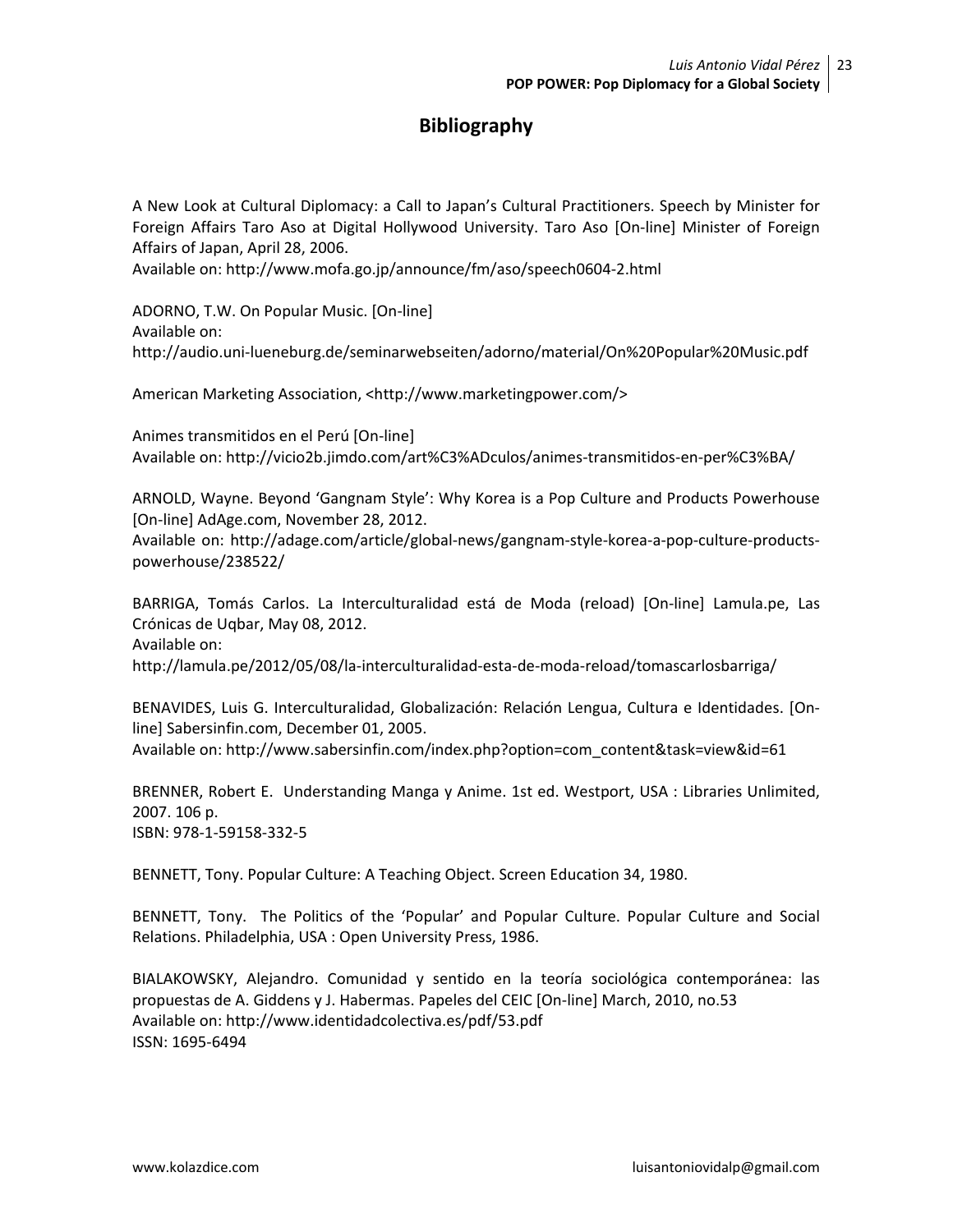BUCKLE, Anne. The New Diplomacy: Devising a Relational Model of Public Diplomacy. Thesis. Tenesse, USA : The University of Tenesse, August 10, 2011. 88p. Available on:

http://trace.tennessee.edu/cgi/viewcontent.cgi?article=2484&context=utk\_chanhonoproj

CABALZA, Chester B. Is [South] Korea Open for Soft Power Diplomacy? [On-line] Executive Policy Brief. Vol.1 No13, February, 2011.

Available on:

http://www.academia.edu/561078/Is\_South\_Korea\_Open\_for\_Soft\_Power\_Diplomacy

CHENG, Li-Chih. SAIS U.S.-Korea Yearbook 2008 [On-line] Johns Hopkins University, 2009. Available on: http://uskoreainstitute.org/wp-content/uploads/2010/02/Cheng.pdf

CALVET, Louis-Jean. Identidades y Plurilingüismo. [On-line] Available on: http://www.campus-oei.org/tres\_espacios/icoloquio9.htm

CALVET, Louis-Jean. La diversidad lingüística: ¿Cuáles son los desafíos para la francofonía? [Online] París, France : Hermes, nº40, 2004.

Available on: http://ressources-cla.univ-fcomte.fr/gerflint/Chili4/08calvet.pdf

Cultural Diplomacy: An Art We Neglect [On-line] Misgee, Public and Cultural Diplomacy 4. March 29, 2012.

Available on: http://publicandculturaldiplomacy4.wordpress.com/2012/03/29/cultural-diplomacyan-art-we-neglect/

COHEN, Robin; VERTOVEC, Steven. Conceiving Cosmopolitanism: theory, context and practice. Chapter One: Introduction: concieving cosmopolitanism [On-line] Oxfor University Press, 2002. Available on:

http://www2.warwick.ac.uk/fac/soc/sociology/staff/emeritus/cohenr/research/papers/cosmopoli tan2.pdf

Cosmopolitismo [On-line] Instituto de Derechos Humanos Bartolomé de las Casas, 2010. Available on: http://www.tiempodelosderechos.es/docs/nov11/cosmopolitismo.pdf

CRAIG, Timothy J. Japan Pop!: Inside the World of Japanese Popular Culture. 1st ed. New York, USA : M.E. Sharpe, 2000. 348p. ISBN: 978-07-656-0560-3

CROSSMAN, Ashley. Popular Culture [On-line] Sociology.about.com Available on: http://sociology.about.com/od/P\_Index/g/Popular-Culture.htm

¿Cuánto recaudó Dragon Ball Z: La Batalla de los Dioses? [On-line] Diario Altavoz, November 25, 2013.

Available on: http://altavoz.pe/2013/11/25/espectaculos/entretenimiento/cuanto-recaudodragon-ball-z-la-batalla-de-los-dioses/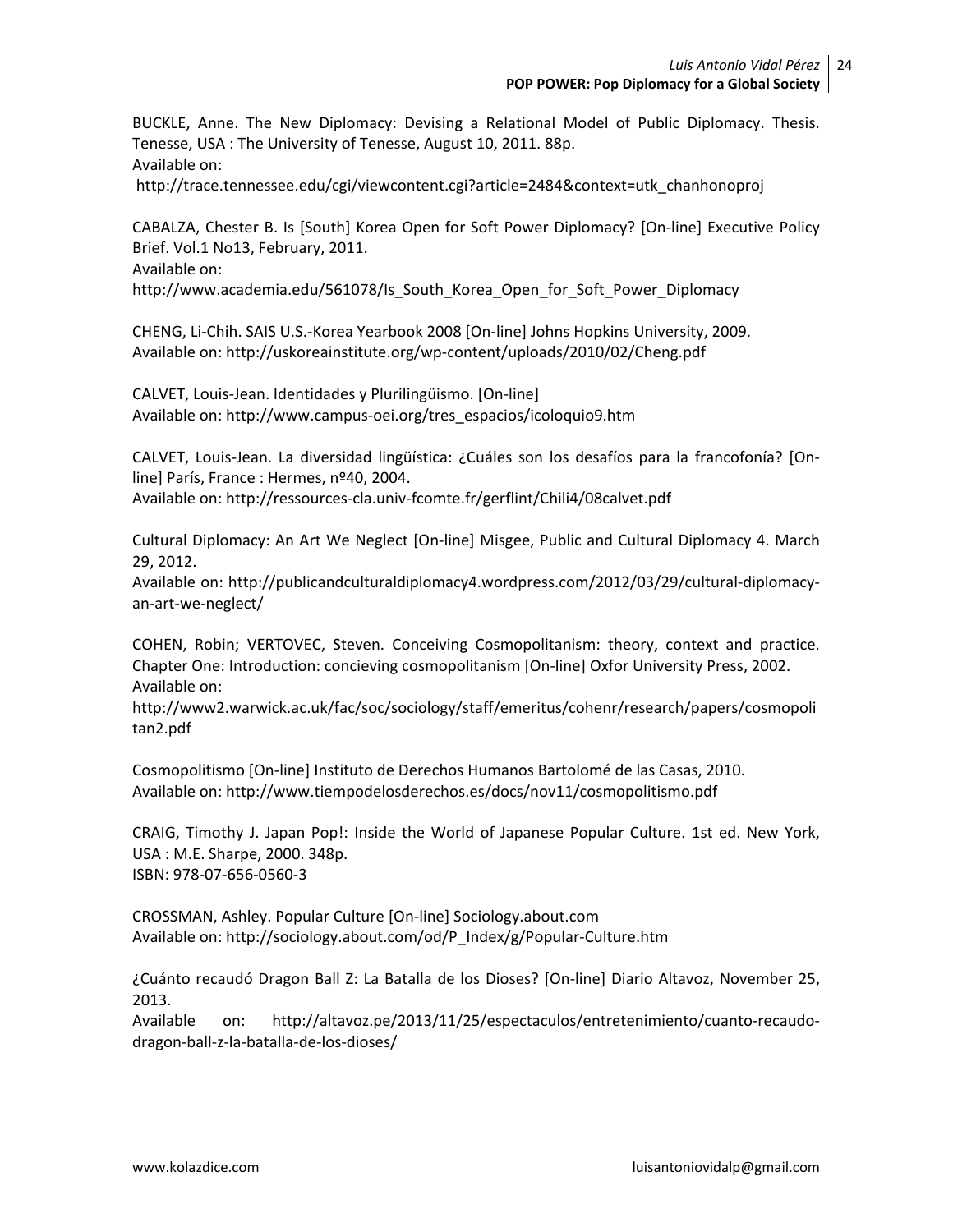Cultural Diplomacy, How it Operates Today? [On-line video] The Center for Cultural Diplomacy Studies (05:53) : sound, col.

Available on: http://www.youtube.com/watch?v=Q9Dwpyagfas

DAVALOVSZKY, Csilla. La diplomacia pop: una mirada a la diplomacia cultural japonesa. [On-line] Madrid, Spain : Real Instituto Alcano, June 01, 2009. Available on: http://www.interarts.net/descargas/interarts675.pdf

DEUTSCHER, Guy. Does Your Language Shape How You Think? [On-line] Newyorktimes.com, August 26, 2010. Available on: http://www.nytimes.com/2010/08/29/magazine/29language-t.html?pagewanted=all& r=1&

Diseños de carácter cualitativo: Diseños de Teoría Fundamentada – Diseños de investigación – Estudios de Caso [On-line] Universidad Nacional Abierta y a Distancia. Available on:

http://datateca.unad.edu.co/contenidos/100104/100104 EXE/leccin\_24\_diseos\_de\_carcter\_cuali tativo diseos de teora fundamentada diseos de investigacin accin estudios de caso.html

DO, Thao Emilie. Emergence of the Korean popular culture in the world. Thesis (Bachelor of International Bussiness). Turku, Finland : Turku University of Applied Sciences, Degree Programme of International Bussiness. May, 2011. 61p.

EINBINDER, Mary. Cultural Diplomacy Harmonizing International Relations through Music. Thesis (Master in Arts). New York, USA : New York University, Gallatin School of Individualized Studies, May,how to put the da 2013. 72p

El 2012 para los conciertos en Lima: un año de grandes pérdidas y sorpresas. [On-line] Lima, Peru : Diario El Comercio, December 28, 2012.

Available on:

http://elcomercio.pe/espectaculos/1515557/noticia-2012-conciertos-lima-ano-grandes-perdidassorpresas

El mercado musical de Japón fue el más grande del mundo en 2012. [On-line] Tokio, Japan : International Press Digital, April 10, 2013.

Available on: http://espanol.ipcdigital.com/2013/04/10/el-mercado-musical-de-japon-fue-el-masgrande-del-mundo-en-2012/

En Francia la cultura genera más dinero que los automóviles o el lujo. [On-line] Spain : Industrial Musical, November 11, 2013.

Available on:

http://industriamusical.es/en-francia-la-cultura-genera-mas-dinero-que-los-automoviles-o-el-lujo/

Estudio: Diplomacia Cultural. [On-line] Observatorio Vasco de la Cultura. Available on:

http://www.kultura.ejgv.euskadi.net/r46-

19803/es/contenidos/informacion/keb\_publicaciones\_otros\_inform/es\_publicac/adjuntos/diplom acia\_cultural.pdf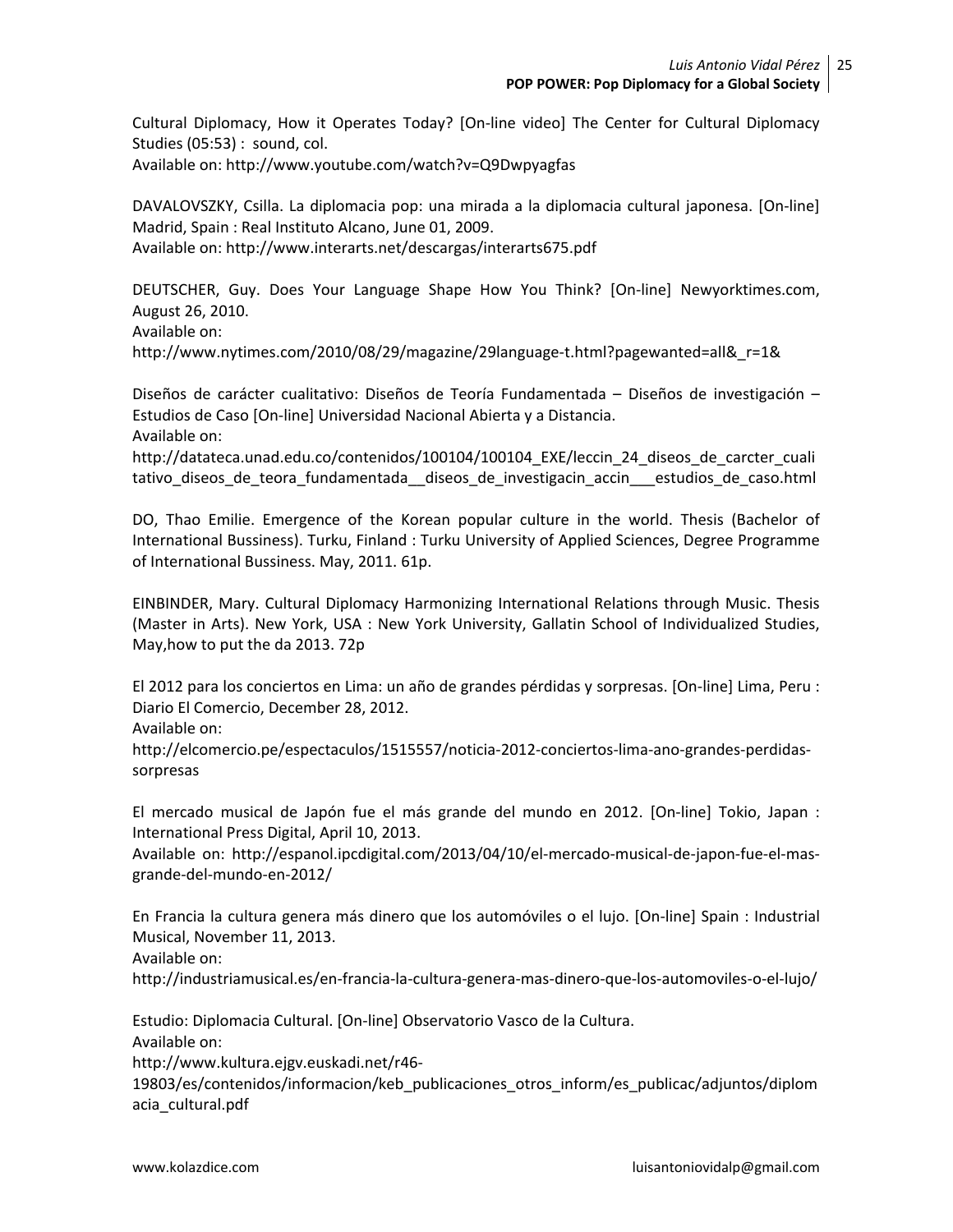FAN, Ying. Branding the nation: What is being branded? [On-line] Brunel Business School, Brunel University, United Kingdom, 2005.

Available on: https://www.academia.edu/5185448/Branding\_the\_nation\_what\_is\_being\_branded

FLECHA, Ramón; GÓMEZ, Jesús; PUIGVERT, Lidia. Teoría sociológica contemporánea. 4th ed. Madrid, Spain : Ediciones Paidós Ibérica, 2010. 159p. ISBN: 978-84-493-1113-0

FREITAG, Michel. L'impasse de la globalisation: une historie sociologique et philosophique du capitalisme. Montreal, Canada : Éditions Écosocieté, 2008, 415p. ISBN: 978-29-2316-541-7

Frost Bite: The Definition of Anime [On-line video] GRArkada, Canada : GlassReflection.com, July 25, 2013. 1 video clip (10:00) : sound., col. Available on: http://www.youtube.com/watch?v=p51neLsWE-4

GARCÍA CANCLINI, Néstor. Culturas Híbridas. Last ed. : Editorial Grijalbo, 2012.365p ISBN: 978-60-7429-615-0

G.MORRA, Linda; FRIEDLANDER, Amy C. Evaluaciones mediante Estudios de Caso. [On-line] Washington DC, USA : Operations Evaluation Department of the World Bank (OED), January, 2001. Available on:

http://www.sisman.utm.edu.ec/libros/FACULTAD%20DE%20CIENCIAS%20HUMAN%C3%8DSTICAS %20Y%20SOCIALES/CARRERA%20DE%20TRABAJO%20SOCIAL/08/estudio%20de%20casos%20libro s/Evaluaciones%20mediante%20Estudios%20de%20Caso.pdf

GRINBREG, Miguel. EDGAR MORIN y el Pensamiento Complejo. [On-line] Buenos Aires, Argentina : Pensamientocomplejo.com.ar

Available on:

http://www.buap.mx/portal\_pprd/work/sites/Direccion\_de\_Difusion\_Cultural/resources/PDFCont ent/613/Complementario%201-Pensamiento%20complejo.pdf

HARDACRE, Helen; BESTOR, Theodore. Contemporary Japan: Popular Culture. [On-line] Asian Topics, Columbia University. 2002

Available on: http://afe.easia.columbia.edu/at/contemp\_japan/cjp\_pop\_04.html

HARGRAVES. David J., MIELL, Raymond, MacDONALD, A.R. Identity in Music. What are musical identities, and why are they important? [On-line] Social Psychology of Music : April 14, 2010. Available on: http://musicalsocialpsych.blogspot.com/2010/04/identity-in-music.html

Henry Jenkins On Pop Cosmopolitanism [On-line] Forbes, October 19, 2005. Available on: http://www.forbes.com/2005/10/19/cx\_audio\_comm05\_henryjenkinspop.html

HOWARD, Keith. Korean Pop Music: Riding The Wave. 1st ed. : Global Oriental, 2006. 250p ISBN: 978-19-0524-622-9

Institute for Cultural Diplomacy, < http://www.culturaldiplomacy.org/index.php?en>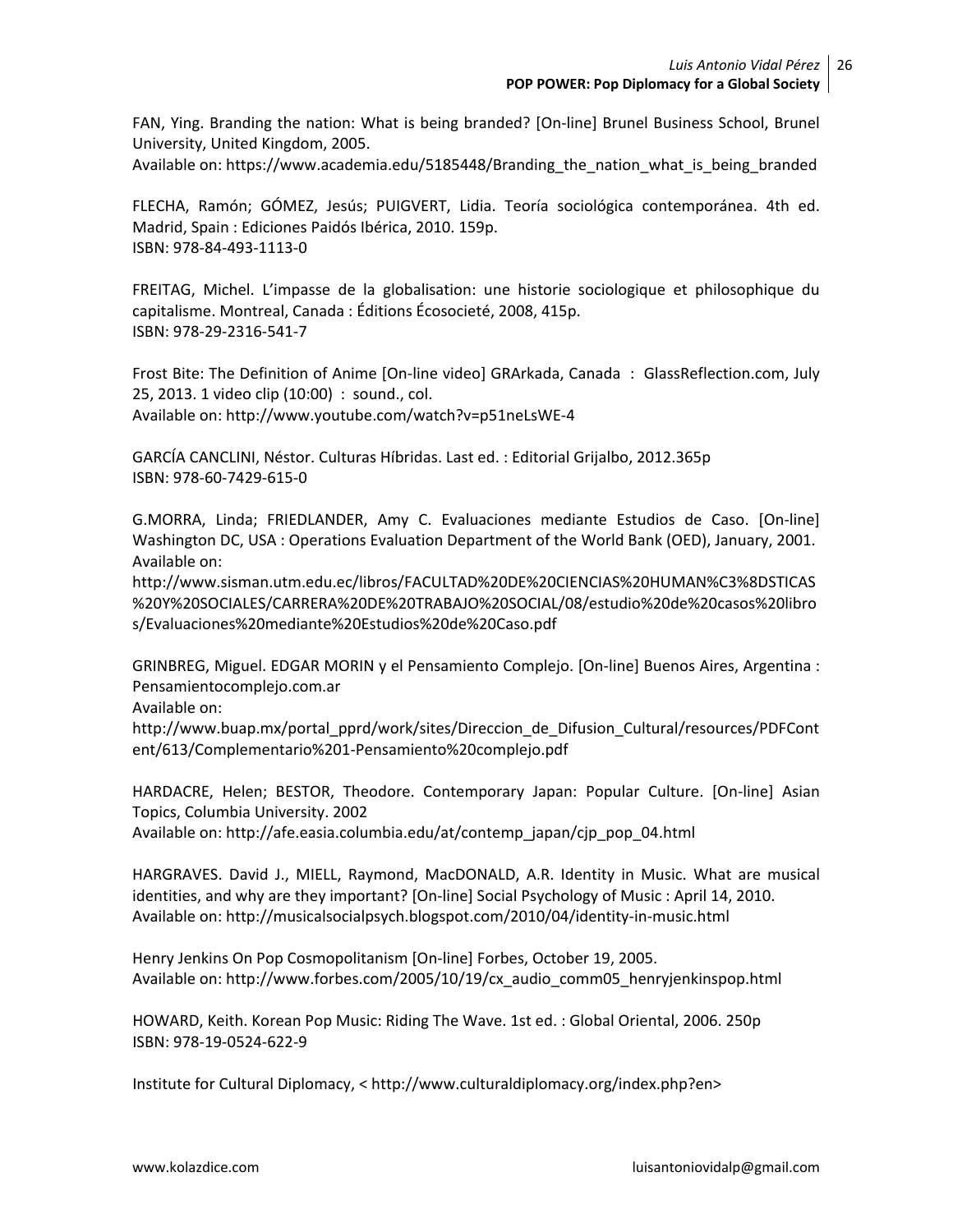JENKINS, Henry. Convergen Culture: La cultura de la convergencia de los medios de comunicación. 2nd ed. Nueva York, EEUU : New York Univerity Press, 2008, 301p. ISBN: 978-84-493-2153-5

JENKINS, Henry. Pop Cosmopolitanism: Mapping Cultural Flows in an Age of Media Convergence. Fans, Bloggers and Gamers: Exploring Participatory Culture. [On-line] New York, USA : New York Univerity Press, 2006.

Available on: http://med104exp.files.wordpress.com/2010/11/2-3jenkins.pdf JACKSON, Robert; DORENSEN, Georg. Introduction to International Relations: Theories and Approaches. 4<sup>th</sup> ed. Oxford, England : Oxford University Press, 2010, 368p. ISBN: 978-01-995-4884-2

JulietteH. An answer to critics of online activism. [On-line] Greenpeace Internacional, October 01, 2010.

Available on: http://www.greenpeace.org/international/en/news/Blogs/makingwaves/an-answerto-critics-of-online-activism/blog/26559/

KIM, Hwajung. The Importance of Nation Brand. [On-line] CulturalDiplomacy.org, November, 2012 Available on:

http://www.culturaldiplomacy.org/pdf/casestudies/Hwajung Kim The Importance of Nation Brand.pdf

KIM, Regina. South Korean Cultural Diplomacy and Efforts to Promote the ROK's Bran Image in the United States and Around the World. [On-line] Johns Hopkins School of Advance International Studies, USA, 2011.

Available on: http://sjeaa.stanford.edu/journal111/Korea2.pdf

La piratería le aporta al consumo cultural. [On-line] Colombia : Extroversia, Universia Colombia, May 06, 2013.

Available on:

http://extroversia.universia.net.co/dia-a-

dia/2013/noticias/actualidad/la\_pirateria\_le\_aporta\_al\_consumo\_cultural/actualidad/16394/103/ 104.html

LEONARD, Mark; STEAD, Catherine; Smewing, Conrad. Public Diplomacy. 1st ed. London, United Kingdom : The Foreing Policy Center, 2002. ISBN: 1-903558-131

LEUNG, Sarah. Catching the K-Pop Wave: Globality in the Production, Distribution, and Consumption of South Korean Popular Music. [On-line]Senior Capstone Projects. Available on:

http://digitalwindow.vassar.edu/cgi/viewcontent.cgi?article=1151&context=senior\_capstone

Lineamientos de Política Cultural [On-line] Ministerio de Cultura, 2012. Available on:

http://www.cultura.gob.pe/sites/default/files/pagbasica/tablaarchivos/11/lineamientomc.pdf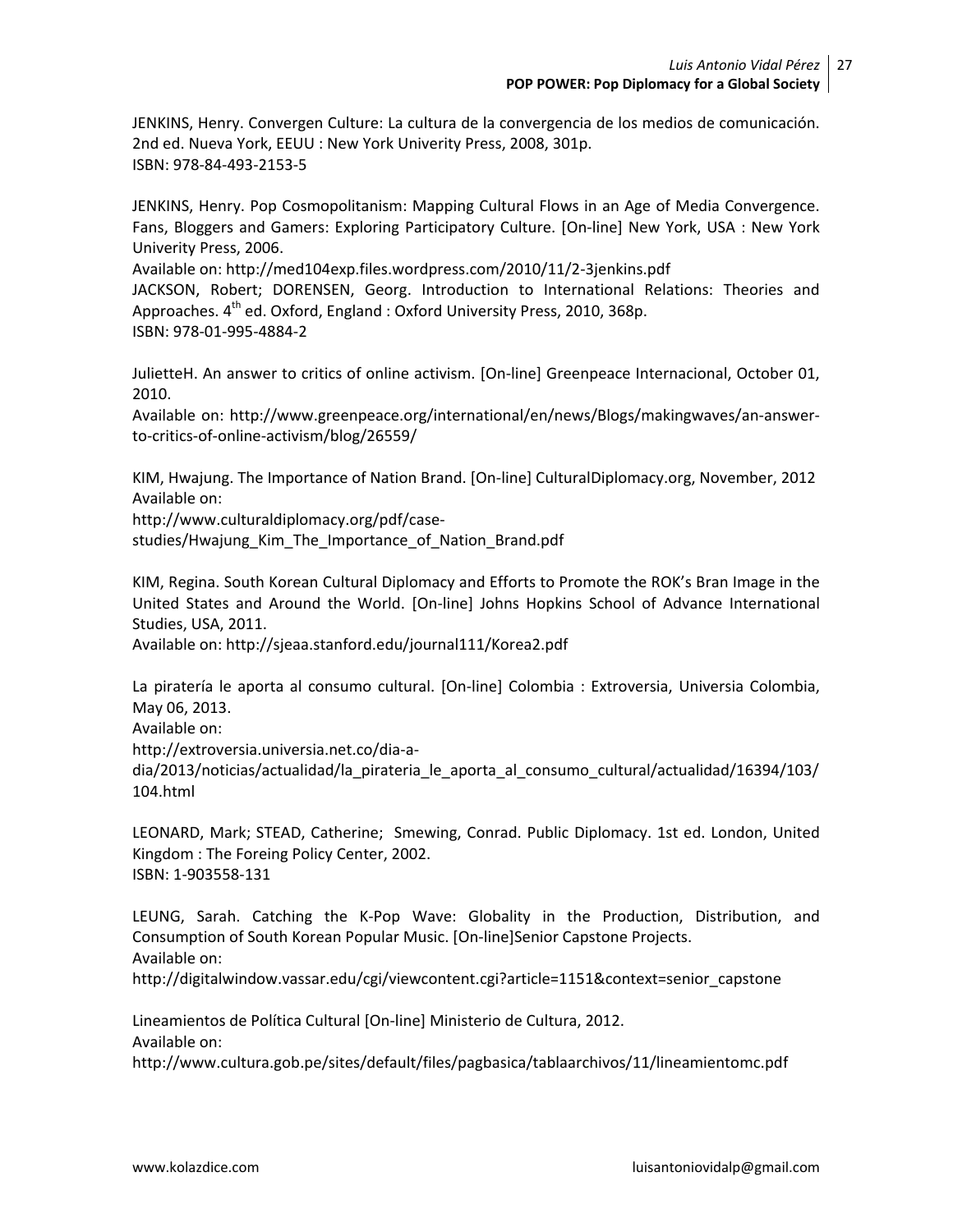LOBETO, Claudio. Cultura Popular: hacia una redefinición. [On-line] Buenos Aires, Argentina : Diccionario Crítico de Ciencias Sociales.

Available on:

http://pendientedemigracion.ucm.es/info/eurotheo/diccionario/C/cultura\_popular.htm

Locas por el K-Pop. [On-line] Lima, Peru : Diario La República, 18 de noviembre 2012. Available on: http://www.larepublica.pe/18-11-2012/locas-por-el-k-pop

LUCENA CID, Isabel Victoria. Los principios cosmopolitas y la justicia global. *ISEGORÍA* [On-line] January-June 2011, no.44 ISSN: 1130-2097

MANFREDI, Juan Luis. Estrategia y diplomacia pública: el tiempo de la política. [On-line] Asociación Comunicación Política, March 27, 2013.

Available on: http://compolitica.com/estrategia-y-diplomacia-publica-el-tiempo-de-la-politica/

MANION, Annie. Discovering Japan: Anime and Learning Japanese Culture. [On-line] South California, USA : East Asian Studies Center, University of Southern California, 2006. Available on: http://www.chanpon.org/archive/manionthesis.pdf

MARK, Simon. A Comparative Study of the Cultural Diplomacy of Canada, New Zealand and India. Tesis (Doctor in Philosophy in Political Studies). Auckland, Australia : University of Auckland, Doctoral Program in Policy Studies, 2008. 268p.

MARTÍN-BARBERO, Jesús. Jóvenes: comunicación e identidad. *Pensar Iberoamérica* [On-line] no.0 February, 2002.

Available on: http://www.oei.es/pensariberoamerica/ric00a03.htm

MONJI, Kenjiro. Pop Culture Diplomacy [On-line] Public Diplomacy Magazine, Winter 2010. Available on: http://publicdiplomacymagazine.com/wp-content/uploads/2010/01/All\_Pages.pdf

MORÍN, Edgar. Introducción al Pensamiento Complejo. 2nd ed. Barcelona, Spain : Gedisa, 1994, 167p.

ISBN: 978-8-474325-18-8

MORÍN, Edgar. Introducción al Pensamiento Complejo. [On-line] PensamientoComplejo.com.ar Available on: http://www.pensamientocomplejo.com.ar/docs/files/MorinEdgar\_Introduccion-alpensamiento-complejo\_Parte1.pdf

NIETO, Alfonso. La Diplomacia Pública: Los Medios Informativos y la Cultura como Instrumentos de Política Exterior. *Diplomacia, Paz y Desarrollo* [On-line] Asociación de Diplomáticos Escritores, nº20, November, 2006.

Available on: http://www.diplomaticosescritores.org/revistas/ade20.pdf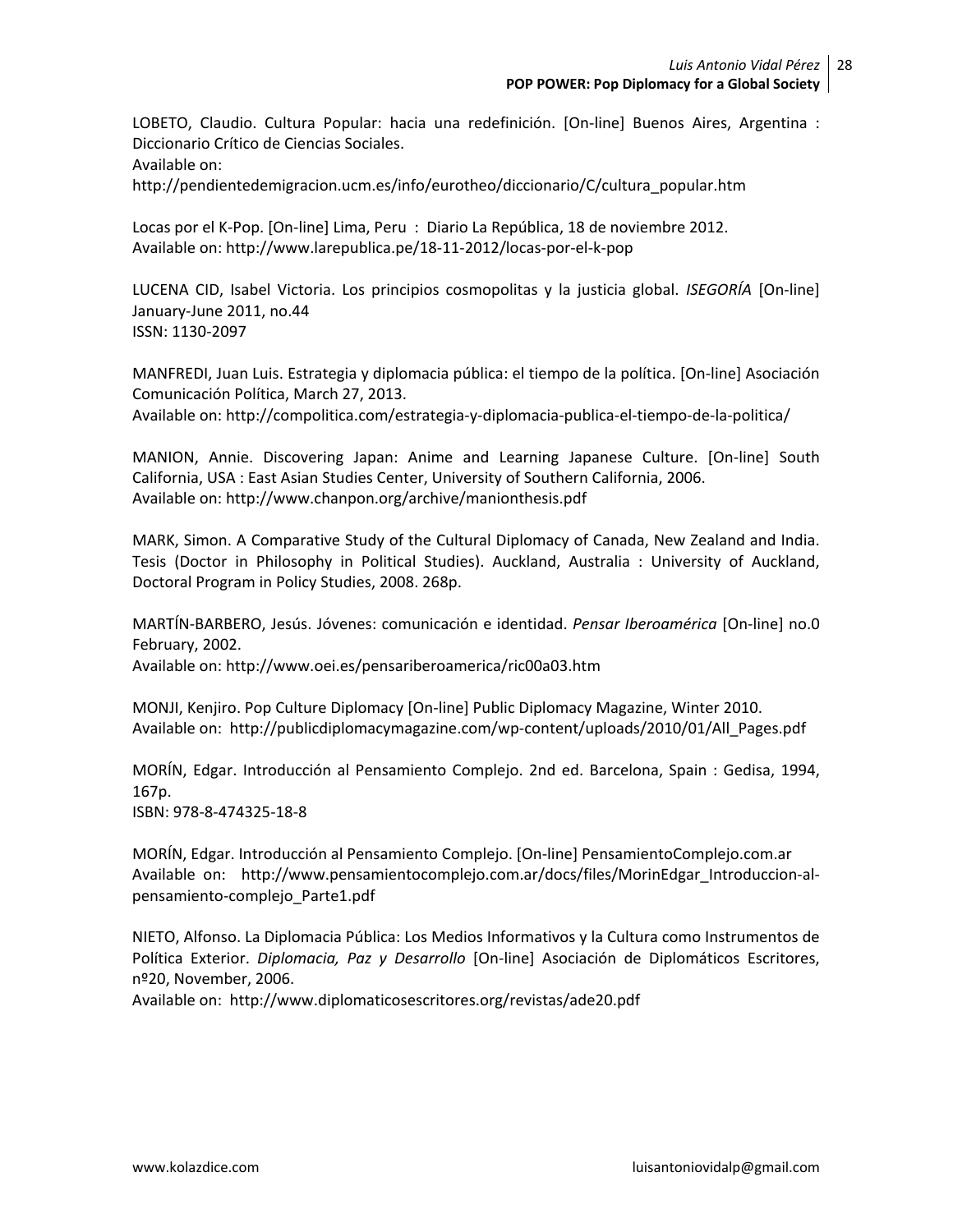NORRIS, Michael J. Exploring Japanese Popular Culture as a Soft Power Resource [On-line] Student Pulse, Vol.2, No.05, 2010. Available on: http://www.studentpulse.com/articles/253/exploring-japanese-popular-culture-asa-soft-power-resource ISSN: 2153-5760

OGOURA, Kazou. Japan's Postwar Cultural Diplomacy. 1st ed. Berlín, Alemania : Center for Area Studies, Freie Universität Berlin, nº1, 2008. 9p. ISBN: 978-3-929619-53-9

OGOURA, Kazou. Japan's Cultural Diplomacy, Past and Present. [On-line] Joint Research Institute for International Peace and Culture, Aoyama Gakuin University. Available on: http://www.jripec.aoyama.ac.jp/english/publication/pdf/japans\_cultural\_diplomacy.pdf

Oxford English Dictionary, <http://www.oed.com/>

Oxford Dictionaries, <http://www.oxforddictionaries.com/>

PATEL, Fay; LI Mingsheng; SOOKNANAN, Prahalad. Intercultural Communication, Building a Global Community. 1st ed. New Delhi, India : SAGE, 2011. 201p. ISBN: 978-81-321-0634-0

PARKER, Holt N. Toward a Definition of Popular Culture. *History and Theory* [On-line] May, 2011, no.50

ISSN: 0018-2656

PAUSELLI, Gino. Teorías de relaciones internacionales y la explicación de la ayuda externa. [Online] Revista Iberoamericana de Estudios de Desarrollo, 2013, Vol. 2, no.1 Available on: http://www.academia.edu/1539014/Teorias\_de\_relaciones\_internacionales\_y\_la\_explicacion\_de \_la\_ayuda\_externa ISSN: 2254-2035

PÉREZ, Pepo. Cultura de Masas Vs. Cultura Popular. [On-line] Es Muy de Cómic. July 30, 2010. Available on: http://pepoperez.blogspot.com/2010/07/cultura-de-masas-vs-cultura-popular.html

Perú elegido Mejor Destino Culinario del Mundo por segundo año consecutivo [On-line] Lima, Peru : Peru.com, December 02, 2013.

Available on: http://peru.com/estilo-de-vida/gastronomia/peru-elegido-mejor-destino-culinariomundo-segundo-ano-consecutivo-noticia-212947

Plan de Desarrollo Cultural de Medellín 2011-2020 [On-line] Alcaldía de Medellín, May, 2011 Available on:

http://www.medellincultura.gov.co/plancultural/Documents/Plan\_de\_Desarrollo\_Cultural\_de\_Me dellin\_2011-2020.pdf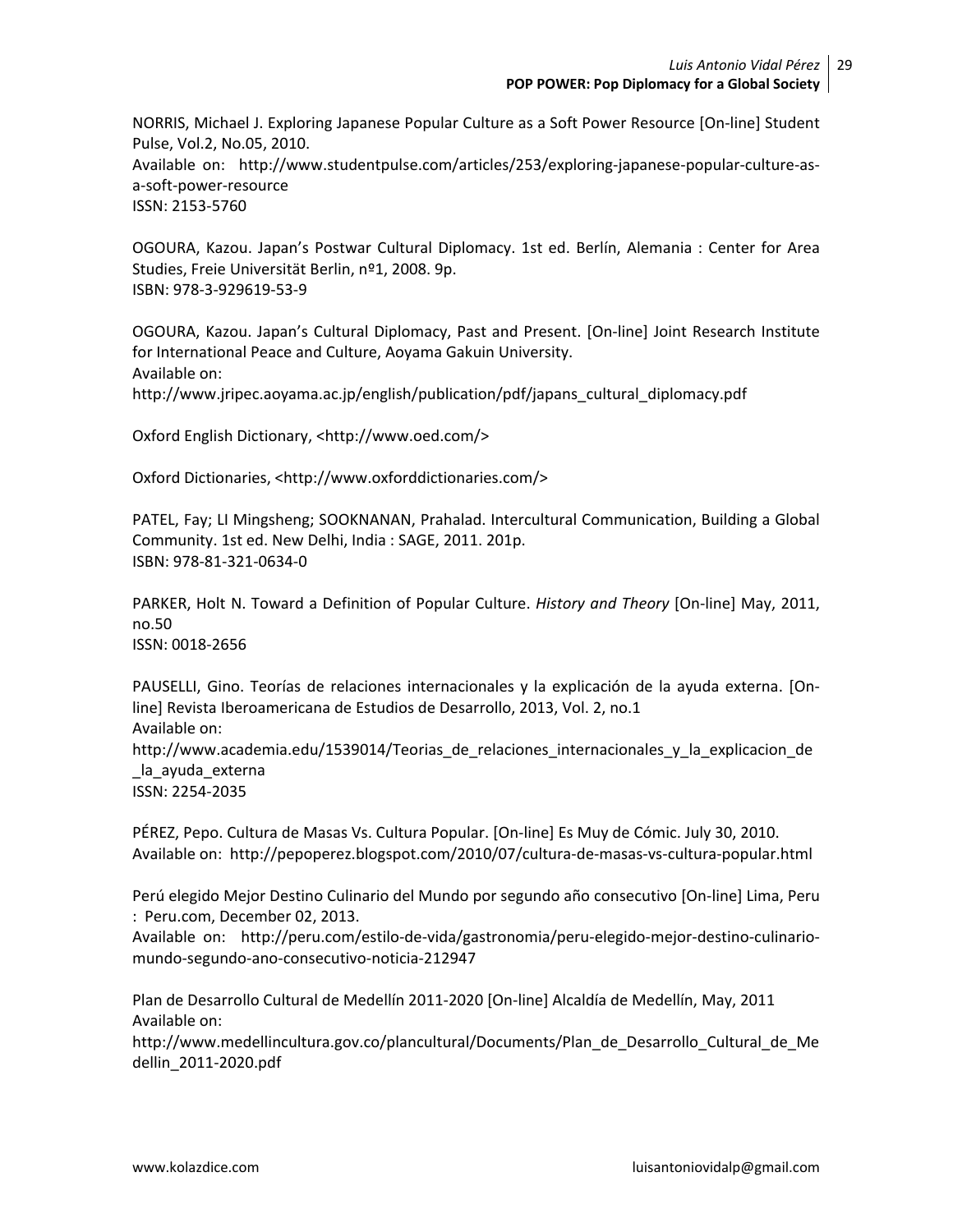Plan de Política Cultural del Perú en el Exterior. [On-line] Ministerio de Relaciones Exteriores, 2003.

Available on: http://www.rree.gob.pe/politicaexterior/Documents/PlanPolCulExtFin.pdf

PRADHAN, Jinni. It's My Passion, That's My Mission To Decide, I'm Going Worldwide: The Cosmopolitanism of Global Fans of Japanese Popular Culture. Tesis (Master in Arts). Massachusetts, USA : University of Massachusetts, Graduate School, 2010, 129p.

QIN-HILLIARD, Desirée Baolian; SUÁREZ-OROZCO, Marcelo M. Globalization: Culture and education in the new millennium. Los Angeles, USA : University of California Press, 2004, 290p. ISBN: 978-0-520-93096-4

RYNIEJSKA - KIELDANOWICZ, Marta. Cultural Diplomacy as a Form of International Communication. [On-line] Institute for Public Relations BledCom Special Prize. Available on: http://www.interarts.net/descargas/interarts664.pdf

SALAS ASTRAÍN, Ricardo. Filosofía Intercultural, Globalización e Identidad. Reflexiones sobre el desarrollo desde América Latina. [On-line] Université catholique de Louvain, uclouvain.be Available on: http://www.uclouvain.be/cps/ucl/doc/dvlp/documents/Salas.pdf

SAMOVAR, Larry A.; PORTER, Richard E. McDANIEL, Edwin R. Communication Between Cultures. 7th ed., Massachussetts, USA : CENGAGE Learning, 2010. 480p. ISBN: 978-0-495-56744-8

SAMOVAR, Larry A.; PORTER, Richard E. McDANIEL, Edwin R. Intercultural Communication. 13th ed., Massachussetts, USA : CENGAGE Learning, 2010. 528p. ISBN: 978-0-495-589831-3

SASSEN, Saskia. Territory, Authority, Rights: From medieval to Global Assamblages. 4th ed. New Jersey, USA : Princenton University Press, 2008. 512p. ISBN: 978-1-400-82859-3

SCHMIDT, Bettina E. Teorías culturales posmodenas de Latinoamérica (y su importancia para la etnología). [On-line] Available on: http://www.iai.spkberlin.de/fileadmin/dokumentenbibliothek/Indiana/Indiana\_19\_20/02schmidt.pdf

SEIB, Philip. A Strategy for Cultural Diplomacy [On-line] The Huffington Post, May 01, 2012. Available on: http://www.huffingtonpost.com/philip-seib/cultural-diplomacy\_b\_1184854.html

SHARP, Paul. For Diplomacy: Representation and the Study of International Relations. *International Studies Review* [On-line] Vol. 1, nº1, 1999. Available on: http://maihold.org/mediapool/113/1132142/data/Sharp.pdf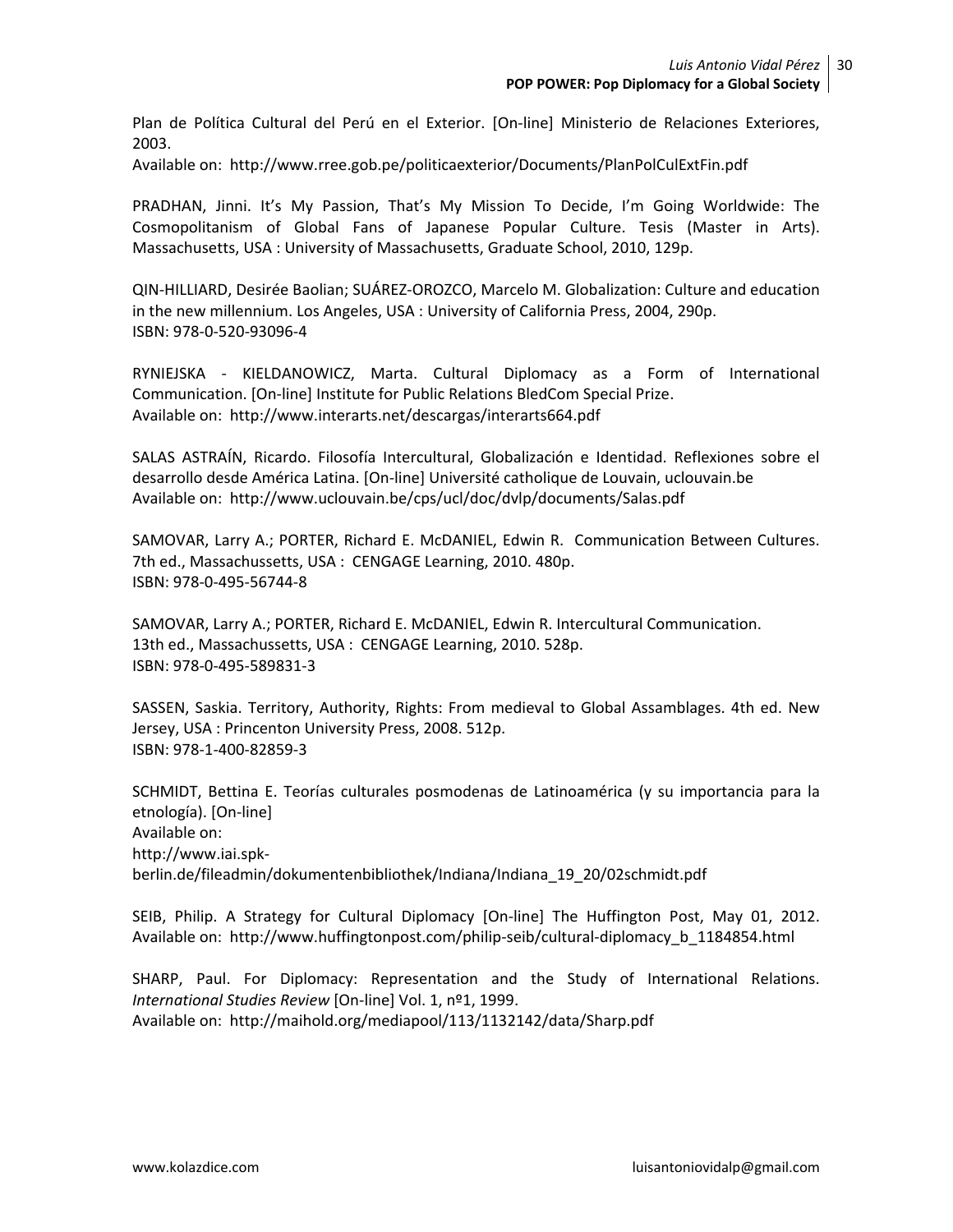SLAUGHTER, Anne-Marie. International Relations, Principal Theories [On-line] Oxford University Press, 2011.

Available on:

http://www.princeton.edu/~slaughtr/Articles/722\_IntlRelPrincipalTheories\_Slaughter\_20110509z G.pdf

SMITH, Christopher. Why is K-Pop so Popular? [On-line] Asiapundits.com, August 26, 2012. Available on: http://www.asiapundits.com/regions/korea/why-is-k-pop-so-popular/

SNOW, Nacy; TAYLOR, Phiip M. Routledge Handbook of Public Diplomacy.  $1<sup>st</sup>$  ed. New York, USA : Routledge, 2008, 408p. ISBN: 978-11-359-2689-2

SOLANA RUIZ, José Luis. Con Edgar Morin, por un pensamiento complejo. 1<sup>st</sup> ed. Andalucía, Spain : Akal, 2005, 240p. ISBN: 978-84-460-2393-7

STEVENS, Carolyn S. Japanese Popular Music. Culture, authenticity, and power. 1st ed. New York, USA : Routledge, 2012. 218p. ISBN: 978-113-417-951-0

STOREY, John. Inventing Popular Culture: From Folklore to Globalization. 2nd ed. Massachusetts, USA : John Wiley & Sons, 2009, 168p. ISBN: 0-631-23459-4

STOREY, John. Teoría Cultural y Cultura Popular. 3rd ed. Barcelona, Spain: Ediciones Octaedro, 2002, 318p. ISBN: 84-8063567-3

TOMLINSON, John. Cultural Imperialism: A critical introduction. New York, USA : Continuum, 2002. 187p. ISBN: 978-0-8264-5013-5

TORRES, Cecilia A. R. The Construction of Identity and Musical Identities. [On-line] Río Grande do Sul, Brasil : UERGS. Available on: http://www-usr.rider.edu/~vrme/v11n1/vision/Torres.Final.06.pdf

VANHOUDT, Bettie. La diversidad lingüística. En: DIVERSIDAD CULTURAL: El valor de la diferencia. Negrón, Bárbara. 1era ed. Santiago, Chile : LOM, 2005, 233p. ISBN: 978-956-282-795-9

VERTOVEC, Steven; COHEN, Robin. Conceiving cosmopolitanism: theory context and practice. 1<sup>st</sup> ed. Oxford, England : Oxford University Press, 2002, 314p. ISBN: 978-01-992-5228-2